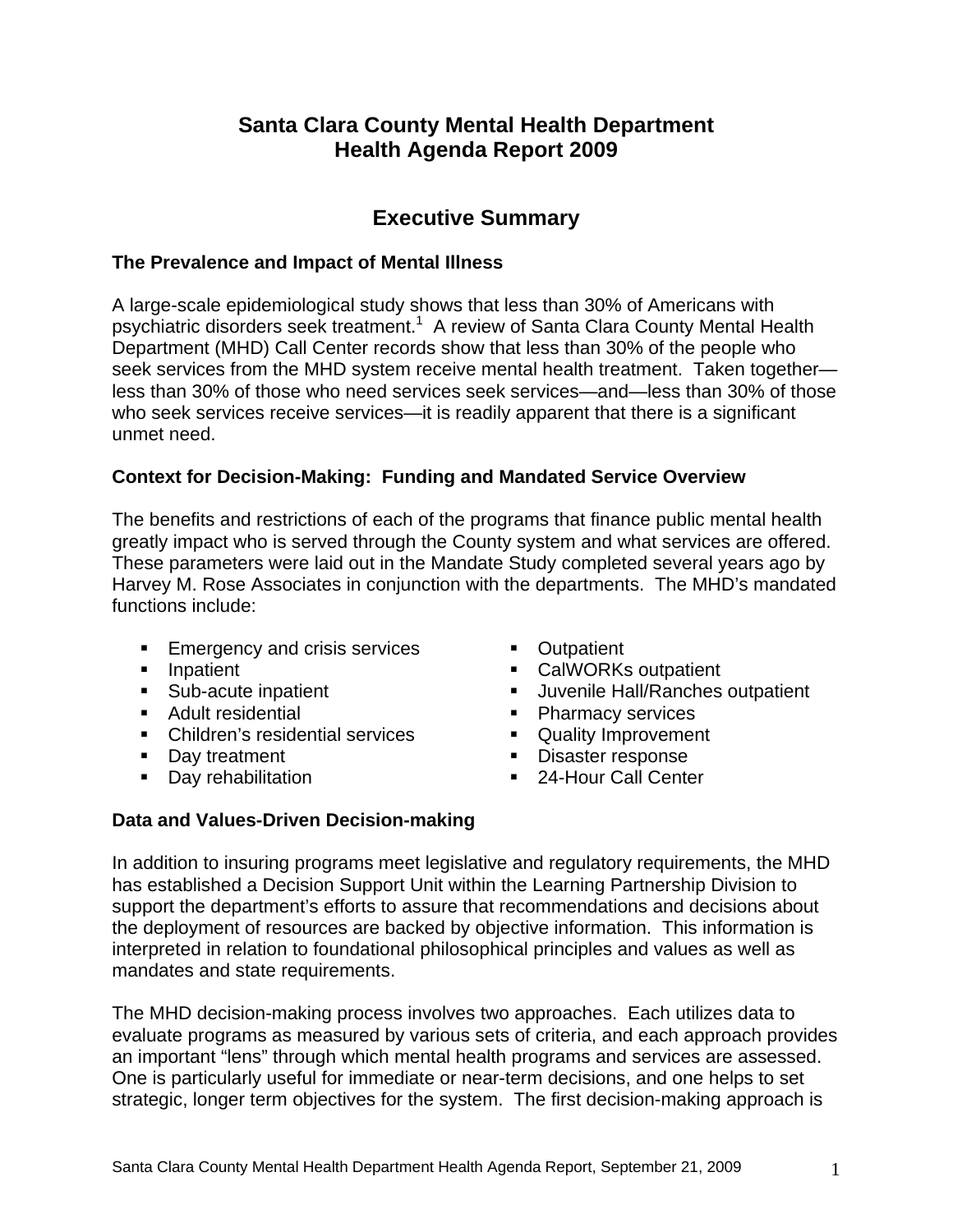employed during annual budget planning and assists the department in formulating budget recommendations. The second approach is utilized to articulate longer term strategic goals of the department; and while related to the first approach, this approach sets a course that guides the course of the system over time.

## **Planning and Decision-making Approach One**

Each time budget proposals must be formulated, the entire MHD system of care is subjected to measurement against established criteria that constitute approach one. Specific recommendations, with their accompanying budget implications, result from the process of answering the following questions about each MHD program and service:

- 1. Is the program required by state or federal law or mandate?
- 2. Is it fully funded through some public or private source?
- 3. How likely is a reduction or termination of the services to result in serious harm to the consumer or to others?
- 4. How great an impact does the program have on life, liberty and independence?
- 5. How well does the program perform in terms of producing the best outcomes for the lowest cost and avoiding more intensive or costly service utilization?
- 6. How high are its consumer preference and satisfaction ratings?
- 7. How well does it support established local, state and national health objectives?
- 8. How effectively does it promote equitable utilization by all racial, ethnic, cultural and linguistic communities?
- 9. How significantly does the program impact other governmental and societal systems and costs, for example, involvement in the dependency and justice systems?
- 10. To what extent does the program recognize and respond to the prevalence of co-occurring health problems (e.g., substance abuse and other chronic and acute health conditions)?
- 11. Is it partially funded through some public or private source?

## **Planning and Decision-making Approach Two**

Five overarching priority areas for action have been identified by the MHD as critical to the future effectiveness of Santa Clara County's public mental health system.

1. Expand the focus of public mental health service delivery to incorporate an expanded "band width" of activity that includes three new dimensions of care: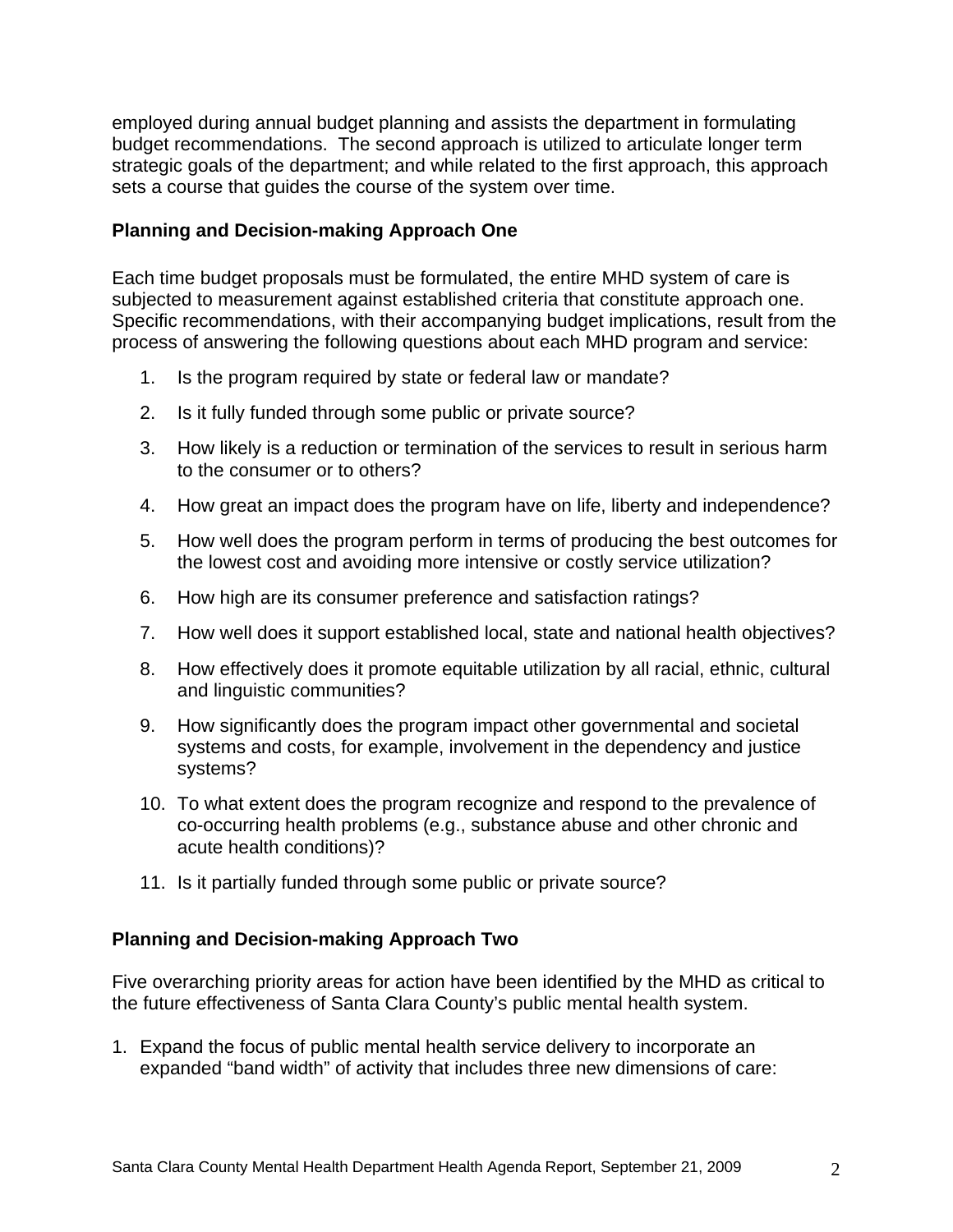- a) A broader range of developmentally appropriate interventions from promotion, prevention, early intervention and treatment across the lifespan;
- b) A changed perspective on treatment of persistent mental illness that shifts from an episodic-based service to a longitudinal "life course" service that considers treatment outcomes across the lifespan of the individual; and
- c) An expanded view of the recipient of mental health interventions to include social-ecological systems around the individual.
- 2. Introduce capacity-building strategies with key system partners to assure basic mental health competency, improved access to mental health interventions, and better coordination of care.
- 3. Employ new and innovative strategies to improve ethnic and cultural population access to and engagement in services.
- 4. Increase mental health knowledge and understanding in order to prevent problems, reduce stigma, and support appropriate responses to mental health concerns.
- 5. Improve the system infrastructure to include more robust quality and accountability systems that offer reliable measures of practice and program effectiveness and valid outcome information.

## **Summary**

In conclusion, near-term and long-term priorities include the following:

- 1. Preserve treatment safety net through maximization of resources and continued improvements in benefit assistance and care delivery strategies that achieve better long-term results for children, youth, adults, and seniors;
- 2. Continue partnerships with key County agencies to minimize negative human and fiscal outcomes from untreated mental health concerns, particularly through collaboration with health system partners (VMC, Public Health, DADS); Social Services, Probation, Courts, and Law Enforcement.
- 3. Champion and implement strategies that raise community awareness of mental health and natural self-care competencies.
- 4. Champion and implement culturally specific models of mental health promotion, prevention and treatment.
- 5. Continue development of a decision support infrastructure to insure that decisions are data-driven and that data is available to guide ongoing improvements in quality of service provided.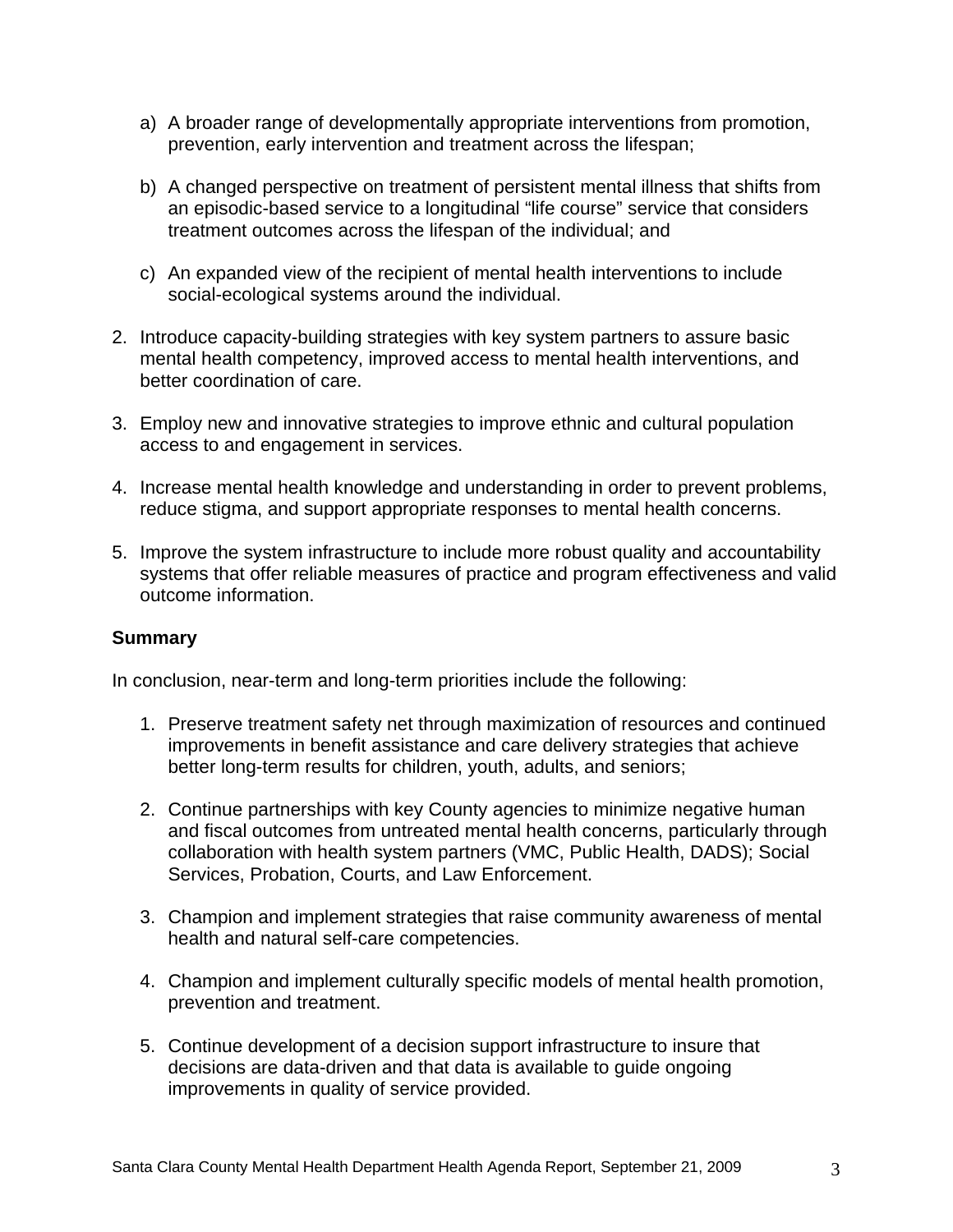# **Santa Clara County Mental Health Department Health Agenda Report 2009**

## **Introduction**

The Santa Clara County Mental Health Department (MHD) has established objectives for the *promotion* of mental health and wellbeing, for the *prevention* of mental illness, and for the *treatment* of mental health disorders. This report, the MHD Health Agenda, will touch on each of these areas and provide information about prioritization criteria that address near and long-term objectives for the system. Pursuant to the Department's understanding of an important focus of this report, it also will include more specific information about mental health prevention. Should any further information be desired, the Department will be pleased to provide it.

## **The Prevalence and Impact of Mental Illness**

About 450 million people alive today suffer from mental disorders.<sup>2</sup> In the U.S., the Surgeon General has estimated that about one in five Americans experience a mental disorder in the course of a year. $3\,$  In contrast, a large-scale epidemiological study shows that less than 30% of people with psychiatric disorders seek treatment.<sup>4</sup> A review of Santa Clara County MHD Call Center records shown that less than 30% of the people who seek services from the MHD system receive mental health treatment. Taken together—less than 30% of those who need services seek services—and—less than 30% of those who seek services receive services—it is readily apparent that there is a significant unmet need.

Data developed by the massive *Global Burden of Disease* study conducted by the World Health Organization, the World Bank, and Harvard University, reveal that mental illness, including suicide, accounts for more than 15% of the burden of disease in established market economies such as the United States. This study developed a single measure to allow comparison of the burden of disease across many different disease conditions. This measure, called Disability Adjusted Life Years (DALYs), measures lost years of healthy life. $5$ 

|                                      | <b>Percent of Total DALYs*</b> |
|--------------------------------------|--------------------------------|
| All cardiovascular conditions        | 18.6                           |
| All mental illness**                 | 15.4                           |
| All malignant disease (cancer)       | 15.0                           |
| All respiratory conditions           | 4.8                            |
| All alcohol use                      | 4.7                            |
| All infectious and parasitic disease | 2.8                            |
| All drug use                         | 1.5                            |

#### **Disease Burden by Selected Illness Categories in Established Market Economies6**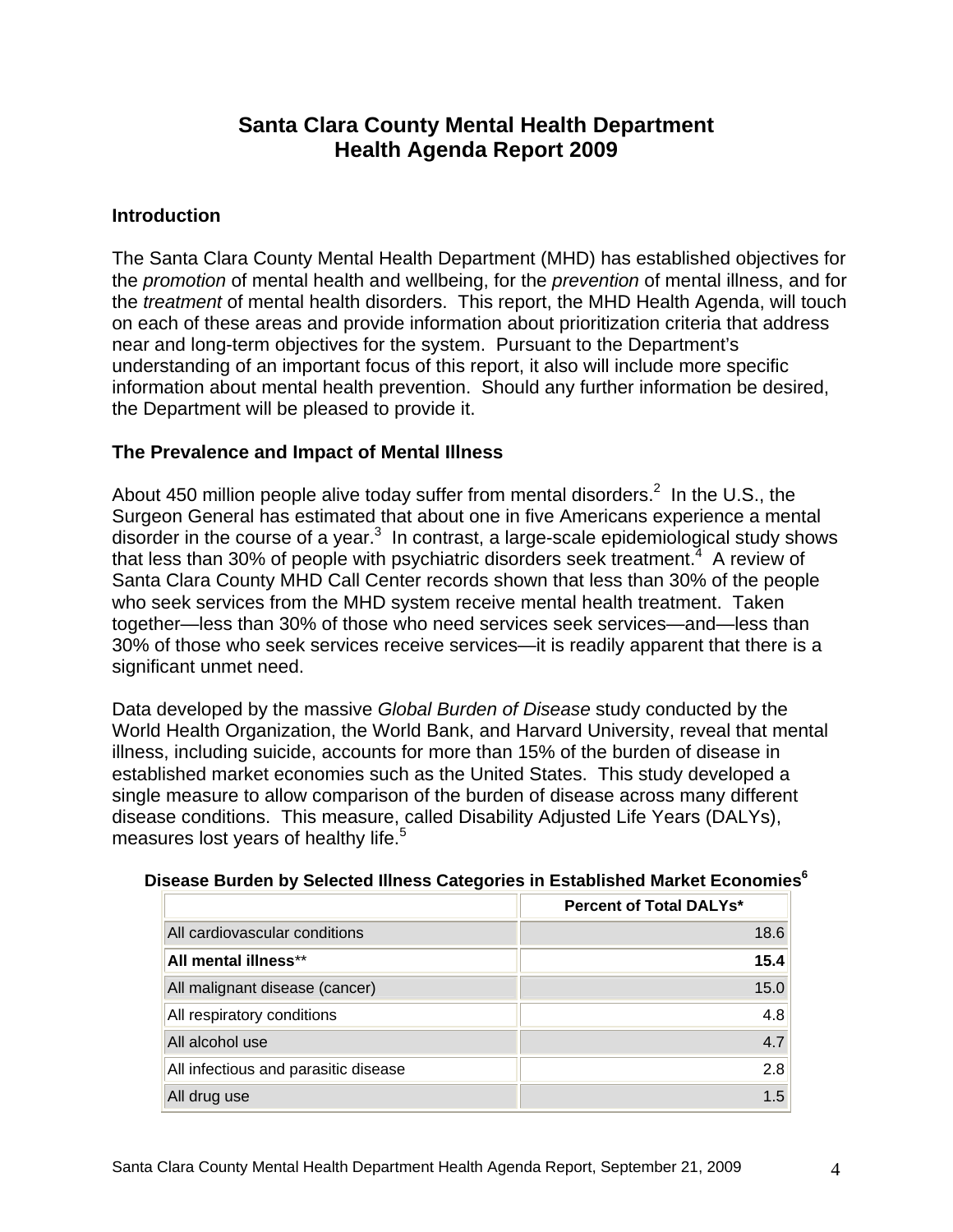The study found that disability caused by major depression is equivalent to blindness or paraplegia, whereas active psychosis found in schizophrenia produces disability equal to quadriplegia.<sup>7</sup>

Mental illness reduces quality of life, decreases the ability of people to care for themselves and others, and increases the risk of substance abuse, school and work failure, criminality, and suicide. The National Alliance on Mental Illness (NAMI) reports that mental illness results in workplace costs of more than \$34 billion per year in direct and indirect costs.<sup>8</sup> In addition, because mental disorders are disabling and can last for many years, they often take a tremendous toll on the emotional and socioeconomic well being of family members caring for the people suffering from mental disorders.

Prevalence estimates of serious mental illness among residents of Santa Clara County who live at or below 200% of the Federal Poverty Level (and, therefore, are thought to be the individuals who depend on a public mental health system) are as follows:

| <b>Age Group</b>  | <b>Estimated Number with</b><br><b>SMI/SED</b> |
|-------------------|------------------------------------------------|
| 0 through 15      | 6,494                                          |
| 16 through 25     | 4,434                                          |
| 26 through 59     | 14,220                                         |
| 60 and above      | 3,727                                          |
| Total of all ages | 28,875                                         |

**Estimates of Need for Public Mental Health Services in Santa Clara County<sup>9</sup>**

This estimate of need—28,875—is considerably higher than the number currently served by the MHD—21,750 in FY09. However, the disparity in need and service is greater than the 7,125 individuals who are unserved based on this calculation. The 28,875 is considered a significant underestimation of need in Santa Clara County for several reasons: 1) Poverty level status does not take into consideration the county's extremely high cost of living. The numbers of residents likely to rely on public systems is significantly greater than only those living at or below 200% of the Federal Poverty Level due to the heavy burden on Santa Clara County residents to cover their basic living expenses, leaving them with no disposable income to pay for services. Therefore, it is thought that based on this alone, the numbers of need may be 10% to 20% higher than shown in the table above. 2) Thousands of clients served are actually not served beyond one to three contacts with the system, which is not considered actual engagement in treatment. 3) The data on mental health need among individuals and families served by County agencies (Social Services, Probation, and other justice services) indicate a vastly greater level of need among those populations than suggested by need levels in the general population.

Another noteworthy indicator of unmet need, as referenced previously, is the number of people requesting service through the MHD's Call Center versus the number of people who are referred into the MHD service system. An examination of the Call Centers' monthly logs from January through August of this year reveal 8,312 requests for mental health services—an average of 1,039 calls per month. Of those, only 2,394 were referred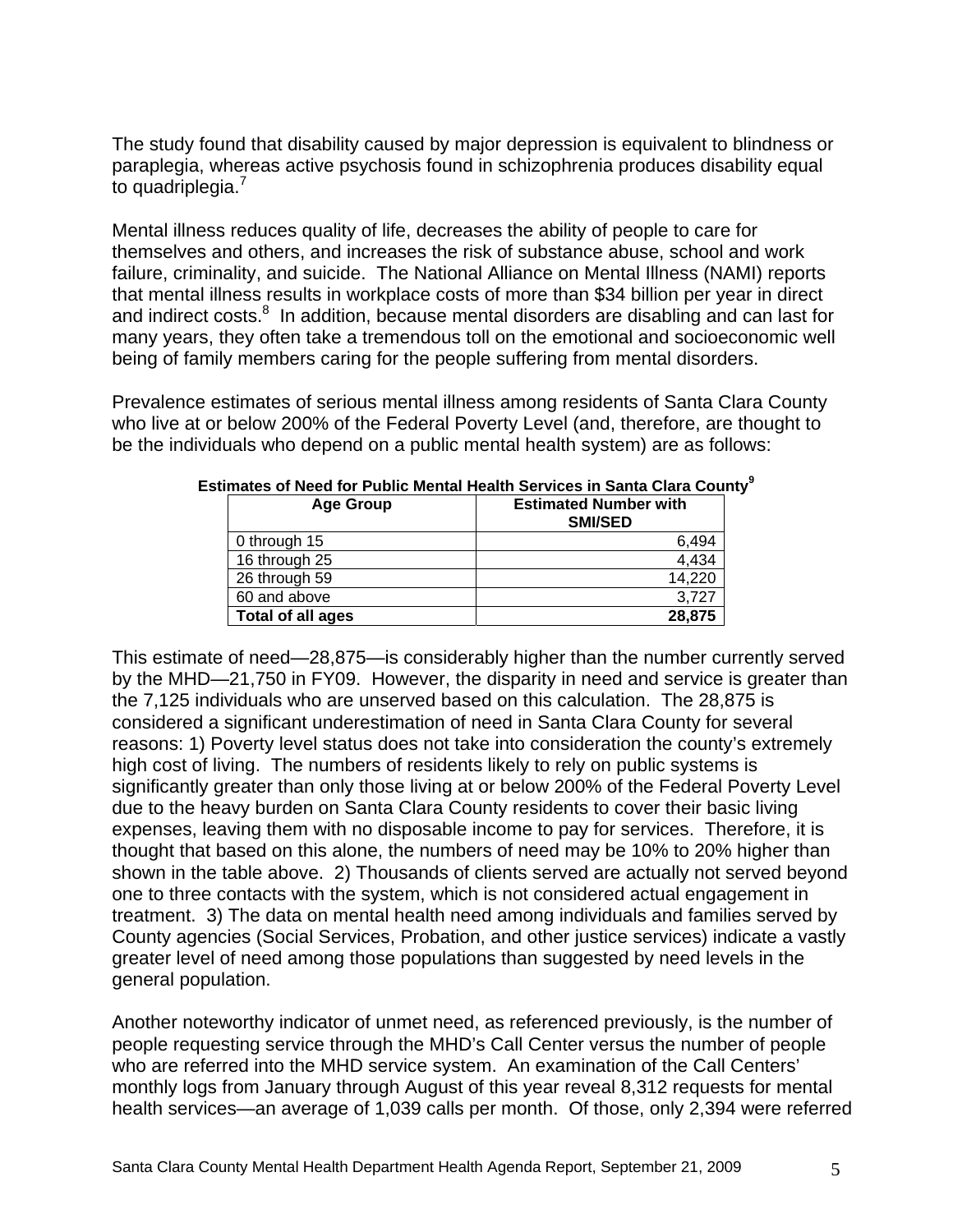to MHD (County or contract agency) services—an average of 299 mental health service linkages per month. That equates to 28.8% of requests for mental health services resulting in a connection to the MHD system. The remainder received a referral to some other community resource.

## **Context for Decision-Making: Funding and Mandated Service Overview**

Currently in California, mental health care for those who rely on public services is administered by local county systems through various state and federal programs, such as Medi-Cal, Medicare, Mental Health Services Act (MHSA), Healthy Families, Realignment, Early Periodic Screening, Diagnosis, and Treatment (EPSDT), and Special Education AB3632, as well as County General Funds. The MHD FY10 budget is \$248.6 million. The table and chart below show the various sources of MHD revenue.



The benefits and restrictions of each of the programs that finance public mental health greatly impact who is served through the County system and what services are offered. These parameters were laid out in the Mandate Study completed several years ago by Harvey M. Rose Associates in conjunction with the departments. The MHD's mandated functions include:

- **Emergency and crisis services**
- **Inpatient**
- **Sub-acute inpatient**
- **Adult residential**
- Children's residential services
- Day treatment
- Day rehabilitation
- **Outpatient**
- CalWORKs outpatient
- **Juvenile Hall/Ranches outpatient**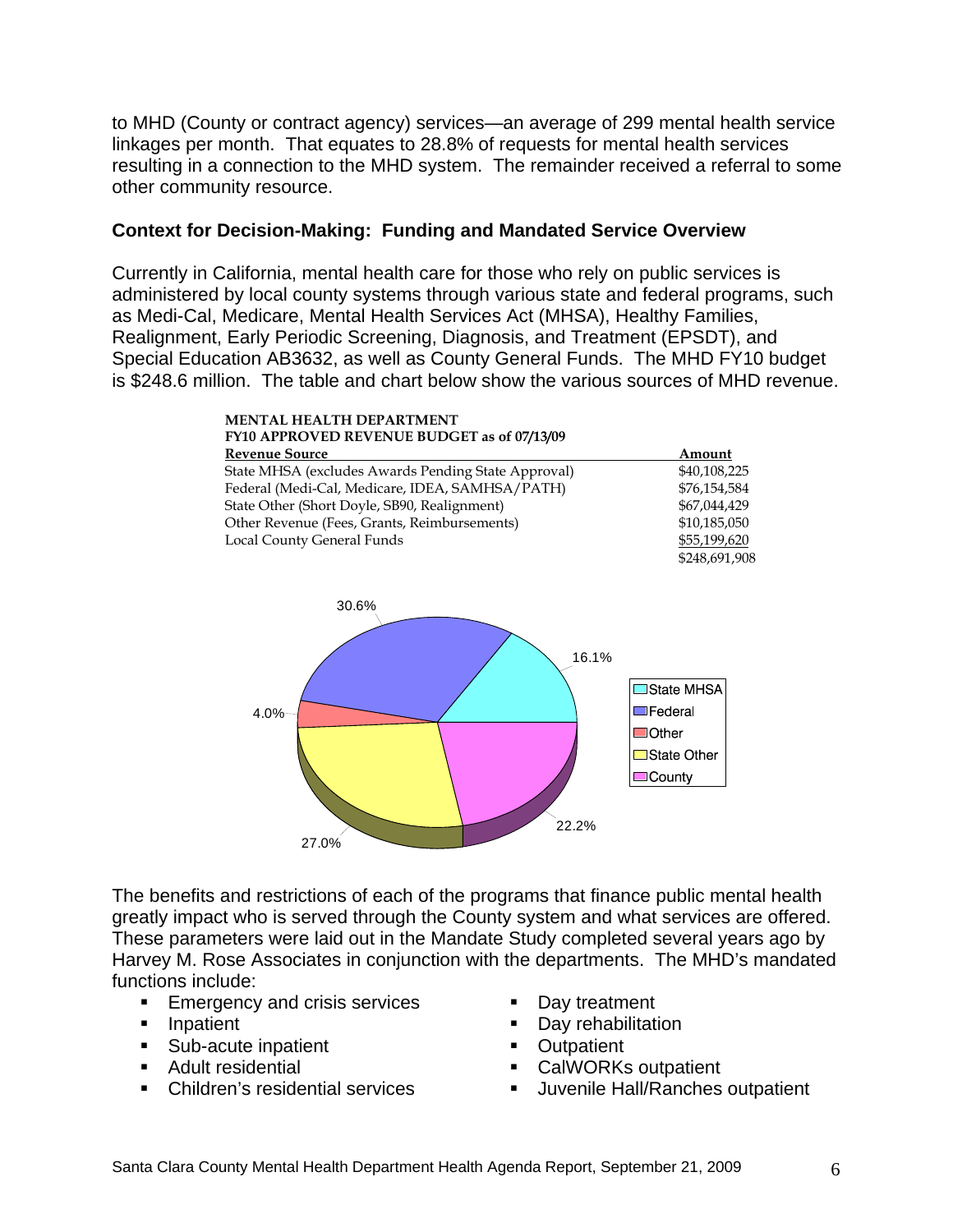- Pharmacy services
- **Quality Improvement**
- **Disaster response**
- 24-Hour Call Center

## **Data and Values-Driven Decision-making**

In addition to insuring programs meet legislative and regulatory requirements, the MHD has established a Decision Support Unit within the Learning Partnership Division to support the department's efforts to assure that recommendations and decisions about the deployment of resources are backed by objective information. This information is interpreted in relation to foundational philosophical principles and values as well as mandates and state requirements.

The MHD's Learning Partnership's Decision Support Unit analyzes available prevalence, utilization, and outcome data that guide decision-making and help providers maintain a high level of proficiency in order to effectively meet the needs of those they serve. System surveillance is facilitated by data and analysis of need and use by disorder, service utilization, age group, racial and ethnic background, linguistic preference, area of residence, payment source, etc. To a growing extent, the MHD is beginning to capture additional information concerning client outcomes, such as regaining employment, improved living situation, and reduction in hospital admissions and days of homelessness. Further, the unit is working to gain access to data which will allow the analysis of health care usage patterns and criminal justice involvement.

In addition, the department continues to develop new outcome measures which are recovery oriented and consumer focused. To this end, the MHD has begun using the Milestones to Recovery Scale (MORS) and is pilot testing the Client Informed Outcomes Measure (CIOM). Each scale represents a unique way of assessing clients and determining where they are in the recovery process. The MORS is completed by clinicians and indicates the client's progress from needed acute care to living independently using community resources. As more clients are assessed with the MORS on a regular basis, trend analysis of how people progress through the system can be developed. These analyses can be linked to the prevalence and utilization data to better understand what type and intensity of service help move people to different recovery levels. Coupled with demographic, payment sources and area of residence data, meaningful outcomes for clients participating in the system can be developed. While only in the pilot stage, the CIOM also will enhance the MHD's ability to understand clients' needs and further evaluate how its services meet those needs. The CIOM is completed by the client, so it provides a client-level perspective on how the system is meeting their recovery goals. The information gathered is not only useful as a clinical tool, for treatment planning and intervention guidance, but as an evaluation tool when used with existing outcomes and assessment measures.

The MHD decision-making process involves two approaches. Each utilizes data to evaluate programs as measured by various sets of criteria, and each approach provides an important "lens" through which mental health programs and services are assessed. One is particularly useful for immediate or near-term decisions, and one helps to set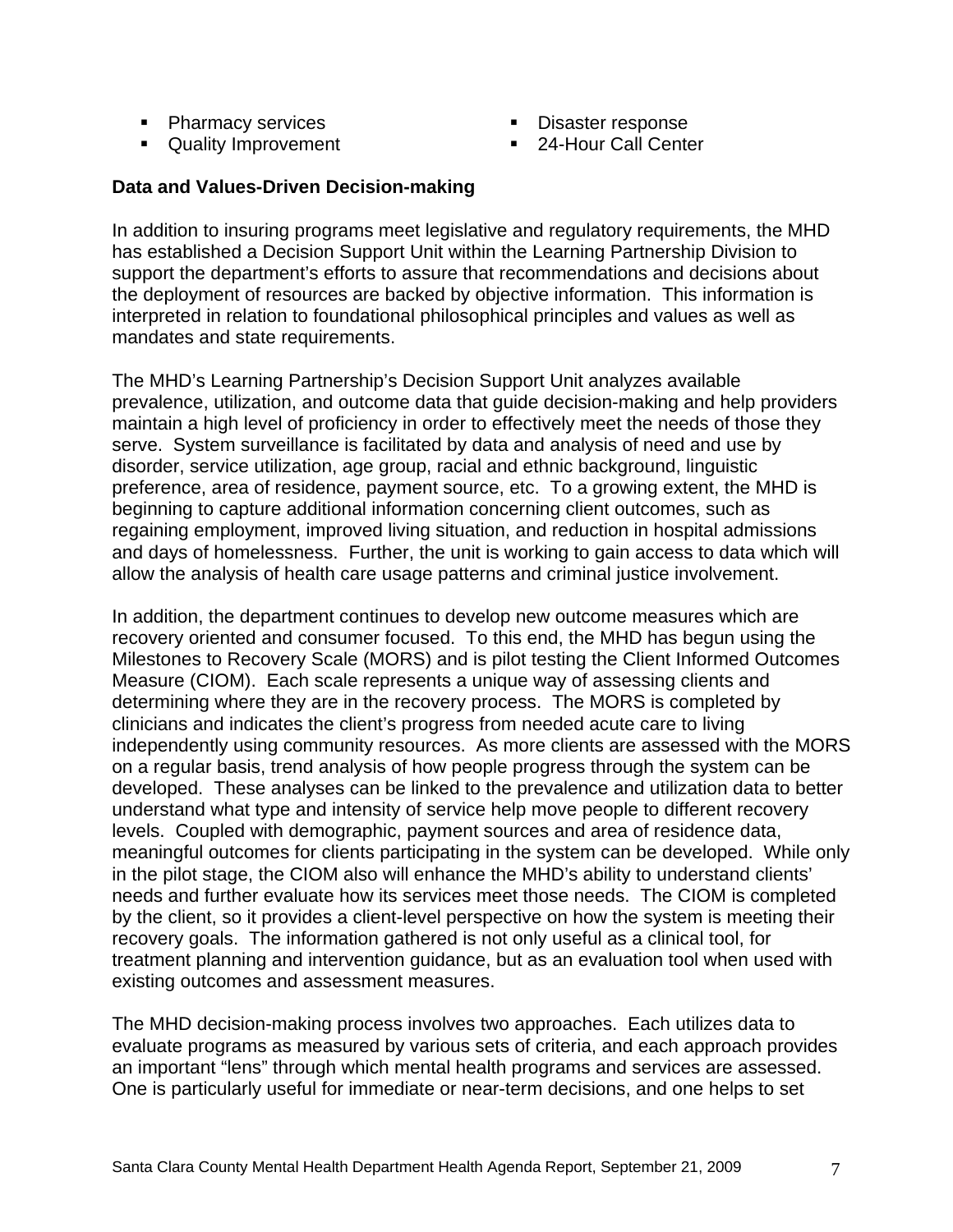strategic, longer term objectives for the system. The first decision-making approach is employed during annual budget planning and assists the department in formulating budget recommendations. The second approach is utilized to articulate longer term strategic goals of the department; and while related to the first approach, this approach sets a course that guides the course of the system over time.

## **Planning and Decision-making Approach One**

The context in which the MHD makes budget recommendations and decisions is influenced by a variety of environmental factors that include local, statewide, and national economic conditions, as well as local policy priorities and social conditions. Programs are prioritized in the framework of their funding sources with their accompanying requirements and restrictions which often change over time. Funding shrinks or grows. Funding sources become available or cease to exist. Likewise, prevalence and need change, as do demographics. Research leads to new evidence that shifts the prevailing recognition of what constitutes best practices. Treatment advancements produce better outcomes. Technological innovation allows for the collection and interpretation of more and better data. Consumer preference changes, and consumers and their family members play an increasing role in advocacy and planning. Thus, a plethora of changing factors influence prioritization and decision-making.

Each time budget proposals must be formulated, the entire MHD system of care is subjected to measurement against established criteria that constitute approach one. Specific recommendations, with their accompanying budget implications, result from the process of answering the following questions about each MHD program and service:

- 1. Is the program required by state or federal law or mandate?
- 2. Is it fully funded through some public or private source?
- 3. How likely is a reduction or termination of the services to result in serious harm to the consumer or to others?
- 4. How great an impact does the program have on life, liberty and independence?
- 5. How well does the program perform in terms of producing the best outcomes for the lowest cost and avoiding more intensive or costly service utilization?
- 6. How high are its consumer preference and satisfaction ratings?
- 7. How well does it support established local, state and national health objectives?
- 8. How effectively does it promote equitable utilization by all racial, ethnic, cultural and linguistic communities?
- 9. How significantly does the program impact other governmental and societal systems and costs, for example, involvement in the dependency and justice systems?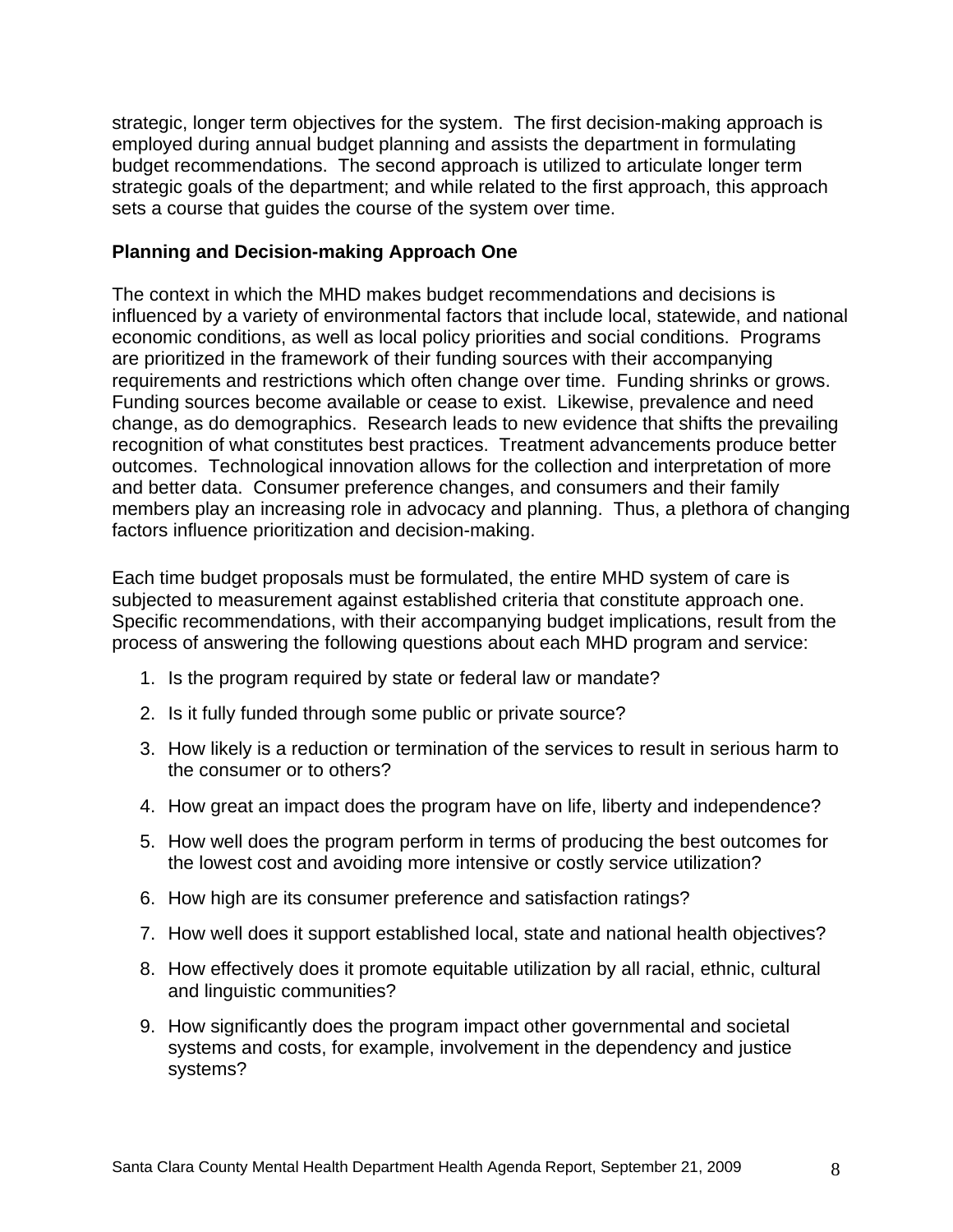- 10. To what extent does the program recognize and respond to the prevalence of co-occurring health problems (e.g., substance abuse and other chronic and acute health conditions)?
- 11. Is it partially funded through some public or private source?

## **Planning and Decision-making Approach Two**

Five overarching priority areas for action have been identified by the MHD as critical to the future effectiveness of Santa Clara County's public mental health system. The priorities draw upon the results of the local five-year planning process following from the enactment of the Mental Health Services Act (MHSA) on January 1, 2005. These criteria complement the locally developed "critical mental health concerns" (see Appendix 1), and they form a second valuable framework for evaluation and decision-making.

Each of the five priority areas is accompanied by a brief explanation, including the rationale for its importance.

- **1. Expand the focus of public mental health service delivery to incorporate an expanded "band width" of activity that includes three new dimensions of care:** 
	- **a) A broader range of developmentally appropriate interventions from promotion, prevention, early intervention and treatment across the lifespan;**
	- **b) A changed perspective on treatment of persistent mental illness that shifts from an episodic-based service to a longitudinal "life course" service that considers treatment outcomes across the lifespan of the individual; and**
	- **c) An expanded view of the recipient of mental health interventions to include social-ecological systems around the individual.**

**Promotion, Prevention and Early Intervention**. Consistent with the U.S. Substance Abuse and Mental Health Services Agency's June 2009 report urging that healthcare reform must prioritize treatment for addictions and mental health, the MHD strives to promote wellness and resilience, prevent risky and unhealthy behaviors before they occur, and address symptoms when they first emerge rather than waiting until they become acute or chronic. Evidence strongly suggests that certain mental illnesses can be prevented, while for others the onset may be delayed and severity of symptoms decreased. Along with this, there is understanding that prevention efforts are most successful when they use multifaceted solutions that address not only individuals but also their "social ecological environments," including home, friends, community, school and work.

With the passing of the Mental Health Services Act (MHSA) in November 2004, public mental health systems received the legislative mandate to provide prevention and early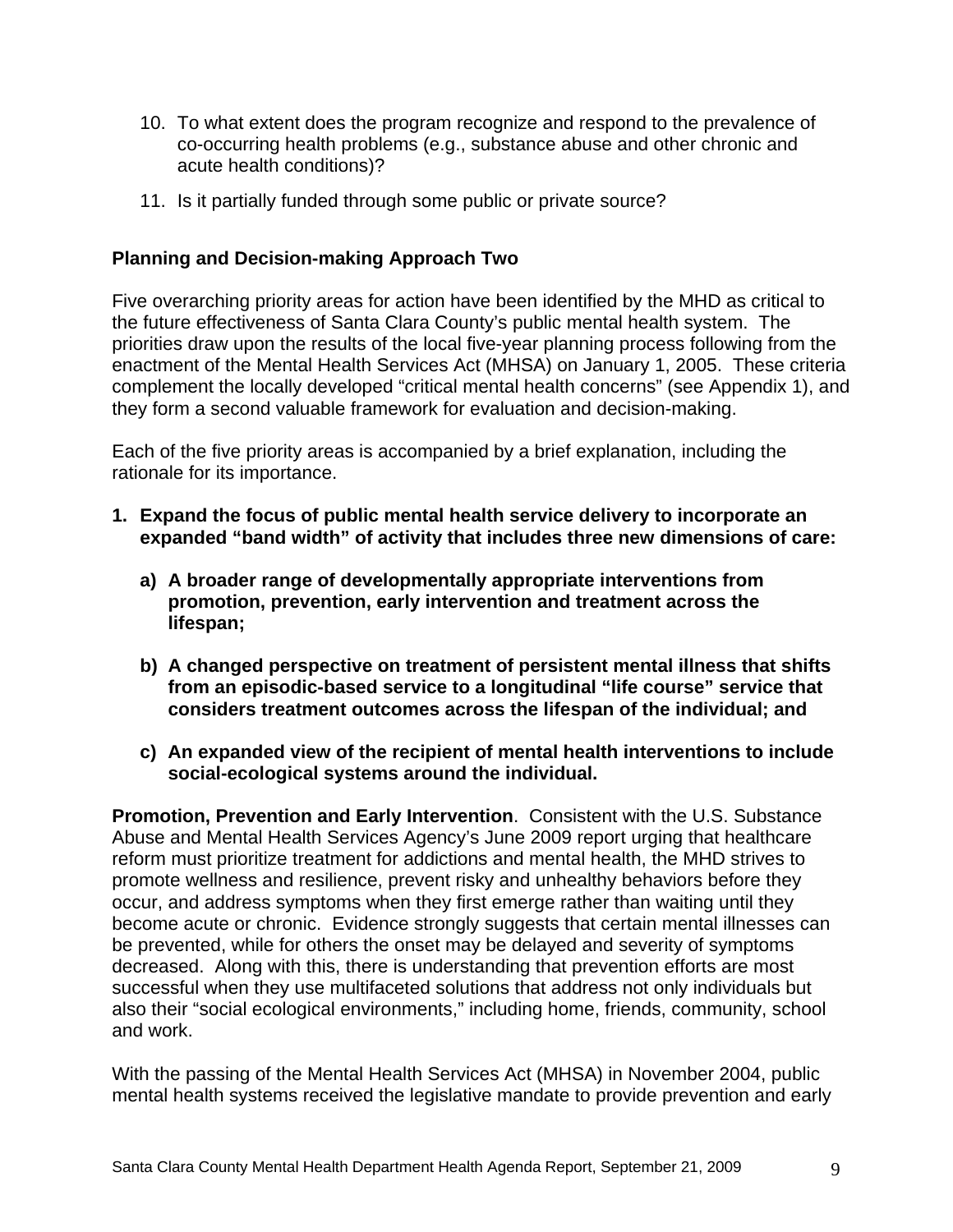intervention services for the first time in several decades. Therefore, the MHD's current plan for prevention and early intervention was developed within the parameters developed by the California Mental Health Services Oversight and Accountability Commission with support from the State Department of Mental Health.

Prevention is concerned with avoiding disease, while promotion is about advancing health and well being. While there is no precise, universally accepted definition of mental health promotion, the MHD utilizes the characterization of mental health promotion as "the enhancement of the capacity of individuals, families, groups or communities to strengthen or support positive emotional, cognitive and related experiences."<sup>10</sup> Strategies for mental health promotion are related to improving the quality of life and potential for health rather than amelioration of symptoms and deficits. Promotion and prevention overlap and should be complementary activities.

"To prevent," of course, means "to keep something from happening." The Institute of Medicine prevention category is divided into three classifications—universal, selective and indicated. Universal prevention strategies address the entire population (local communities, schools, neighborhoods). Selective prevention strategies target subsets of the total population that are deemed to be at risk for mental illness by virtue of their membership in a particular population segment (victims of child abuse, witnesses to traumatic events, etc.) Indicated prevention strategies are designed to prevent the onset of mental illness in individuals who do not meet diagnostic criteria for mental illness but who are showing early signs of distress (changes in thoughts, emotions or conduct).

Santa Clara County's PEI Plan was designed to address the range of mental health disorders, from biologically and genetically originating illnesses (schizophrenia, bipolar, ADHD, etc.), to environmentally and developmentally influenced conditions (attachment disorders, grief reactions, mood/self-regulatory problems, conduct disorder, anxiety, depression, and PTSD). The primary outcomes expected are a reduction in the prevalence and severity of these conditions. As additional benefits, it is expected that outcomes also will include such things as reduced levels of child maltreatment and foster care placements, reduced criminal behavior, reduced incidence of suicide attempts, improved school performance, improved social-emotional functioning, and improved family functioning.

While many of the PEI strategies will be implemented countywide, the PEI Plan places a significant emphasis on high risk areas that are the most burdened by problems as illustrated by a series of key indicators of high need. Proxy indicators such as the following were measured and compared:

- **Low income,**
- **Numbers of single heads of** household,
- **Entrants into the juvenile justice** system,
- Sustained cases of child abuse and neglect and entry into foster care,
- Occurrence of domestic violence,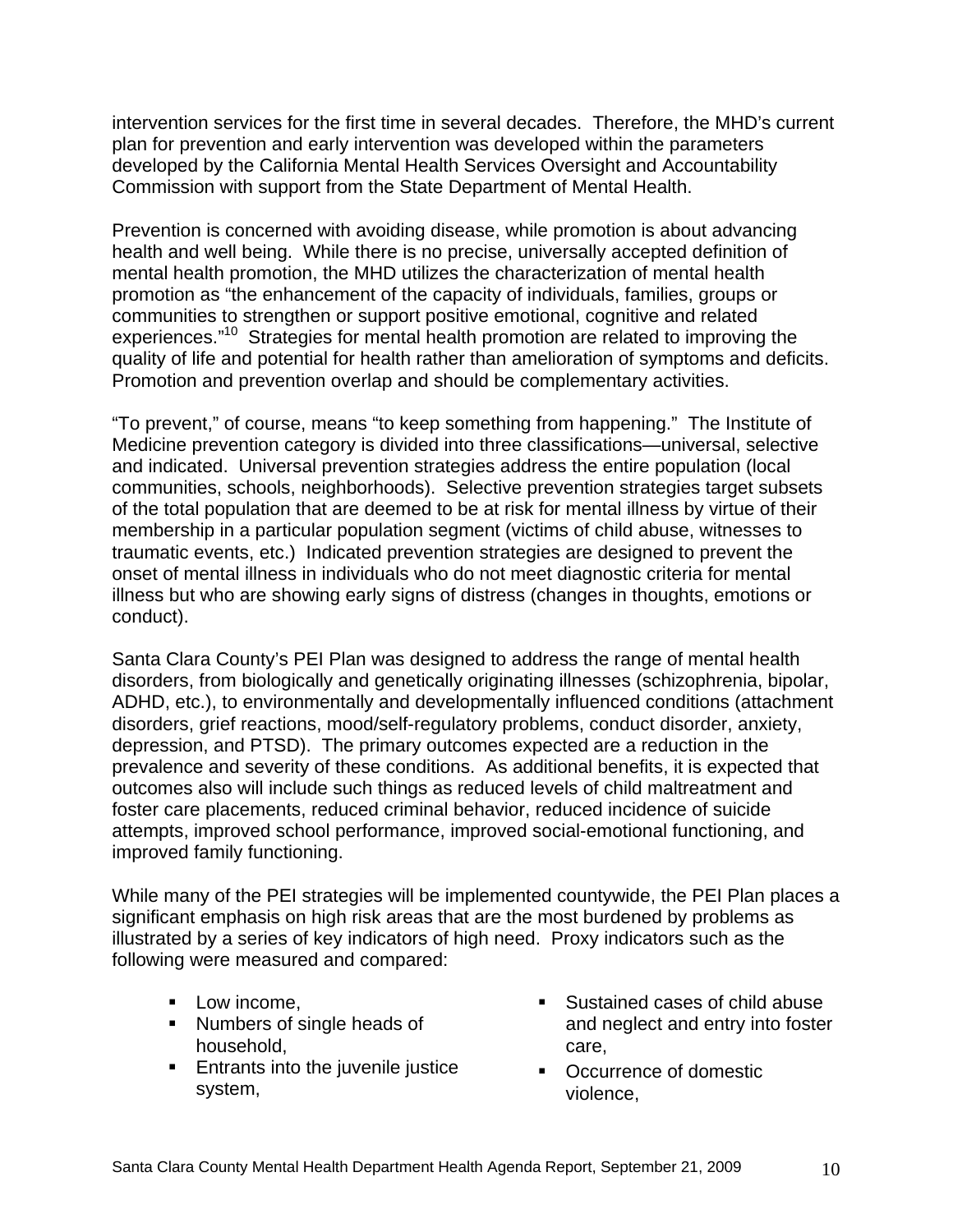- **Felony arrests,**
- MHD clients,
- Poor school performance, and
- School drop-out rates

This approach is supported by research which reveals that reactive and situational mental illnesses are more prevalent among populations that experience multiple stressors and trauma. The geographically oriented initiatives are intended to reach stressed children and families through the schools and in various community venues and reach adults and older adults primarily through primary care clinics. The geographically based projects represent investment plans by the MHD into the affected communities. Further, collaborative decision-making combined with resource-sharing and leveraging will have the greatest impact on root causes of environmental conditions that cause or exacerbate mental illness.

However, while some of the vulnerability and risk can be mediated by health-promoting interventions, it is essential that mental health service systems are designed to be optimally responsive to an individual's needs during every developmental phase of life and every phase in the course of mental illness.

The chart below provides a visual model of the scope of the public mental health system before and after planning initiated with passage of MHSA. The darker gray shaded triangle labeled as "intervention" represents the limited population served by the pre-MHSA system, while the lighter gray and the gray and white striped areas represent the expanded purview envisioned in a transformed mental health system. This expanded perspective reveals the vast area of "uncharted territory" for mental health interventions, education and advocacy.

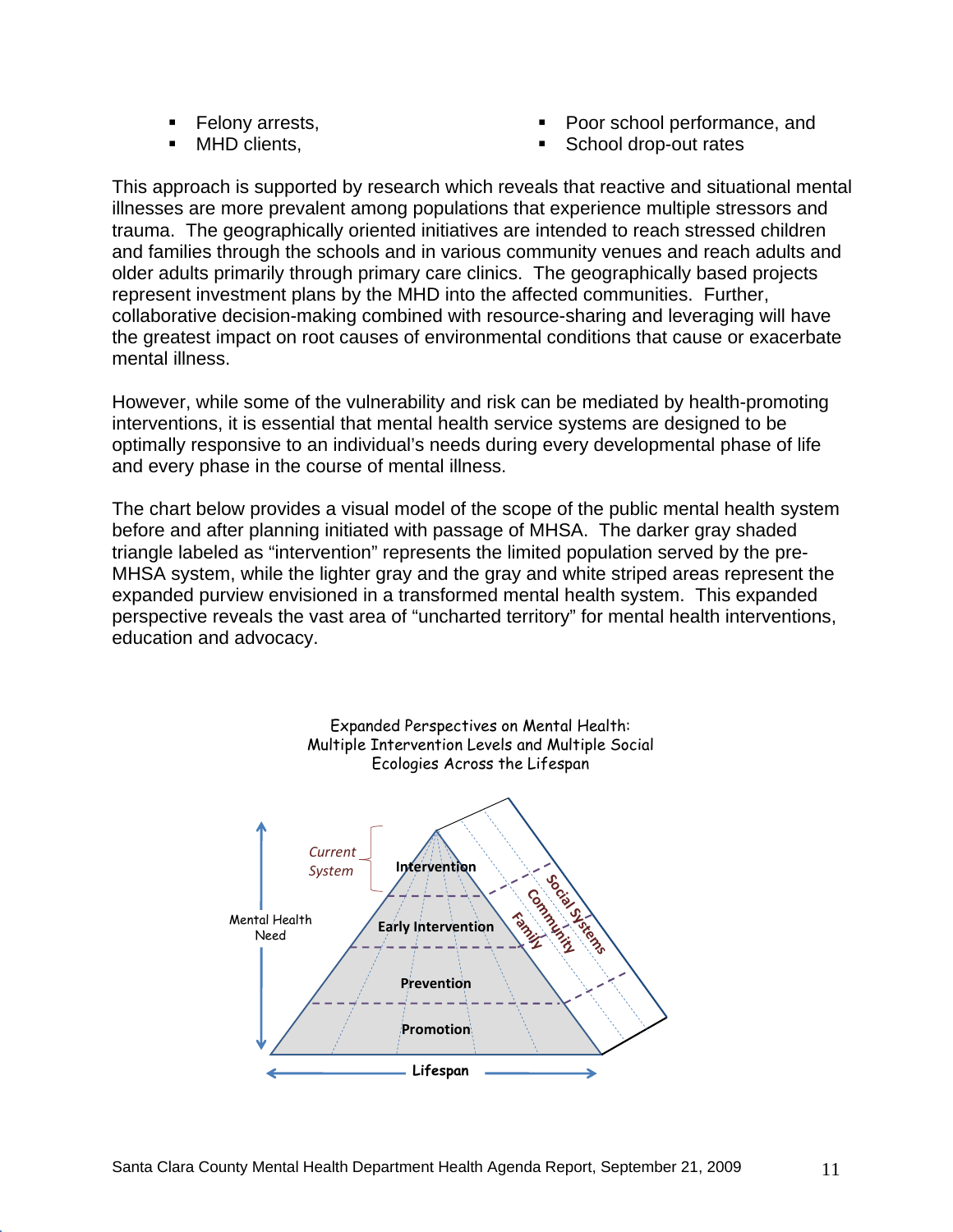**Changing Perspectives on Treatment.** The MHSA also charges local systems with the task of expanding and improving intervention practices and programs, utilizing new evidenced-based practice models in lieu of traditional models of care that have not yielded optimal individual and societal outcomes. Care, as it has been provided, has left hundreds of thousands of individuals suffering from serious and persistent mental illness, with a life expectancy 25 to 30 years shorter than the general population and with high rates of unemployment, poverty, homelessness, institutionalization, criminal justice involvement, social isolation, personal despair and suicide.

New perspectives on mental illness provide a complete change in approaches to treatment. These new approaches are designed to include the consumer as a partner in their own care, guided by their own perspectives on their well-being and preferences of treatment, inclusive of family and loved ones in their support network, and empowering their role in their own care through education, knowledge, and shared decision-making. This new perspective on care is referred to in the primary health care field as patient-centered care, which is delivered through "medical home" service structures. These new service delivery models take a longitudinal "lifespan" view of chronic health conditions, such as asthma, diabetes, heart disease, etc. and seek to engage the patient in a coordinated team of ongoing medical, social, and self-support in order to maximize life expectancy and well-being and minimize cost and suffering.

This new field of medical care is applicable to those who suffer from persistent and often lifelong psychiatric conditions and is often referred to as "person-centered" care provided through a behavioral medical home. The MHD is moving in this direction with new service delivery models that seek to shift the outlook of care to one that includes a new, meaningful role for the consumer (engaged, in charge, and a part of the team) and new roles and expectations for those in the social-ecological systems that surround the person (family, friends, school, work and community).

Continued development of practice models that offer a recovery course for mental illness, including serious psychiatric illnesses such as schizophrenia and other psychoses, must be pursued over the next decade. These new practices must be integrated into the primary care system to insure maximum health care for those suffering from severe and persistent mental illnesses. Likewise, the domain of mental health practice and support must reach into natural social systems, such as education, social services, employment, faith, and law and justice, to assure the maximum mental health of all Americans.

## **2. Introduce capacity-building strategies with key system partners to assure basic mental health competency, improved access to mental health interventions, and better coordination of care**

There is growing evidence that behavioral health issues have a significant impact on every aspect of society and influence the overall effectiveness of social institutions that make up the foundation of American society. Schools, health care systems, social service systems, faith communities, law and justice institutions, and local governments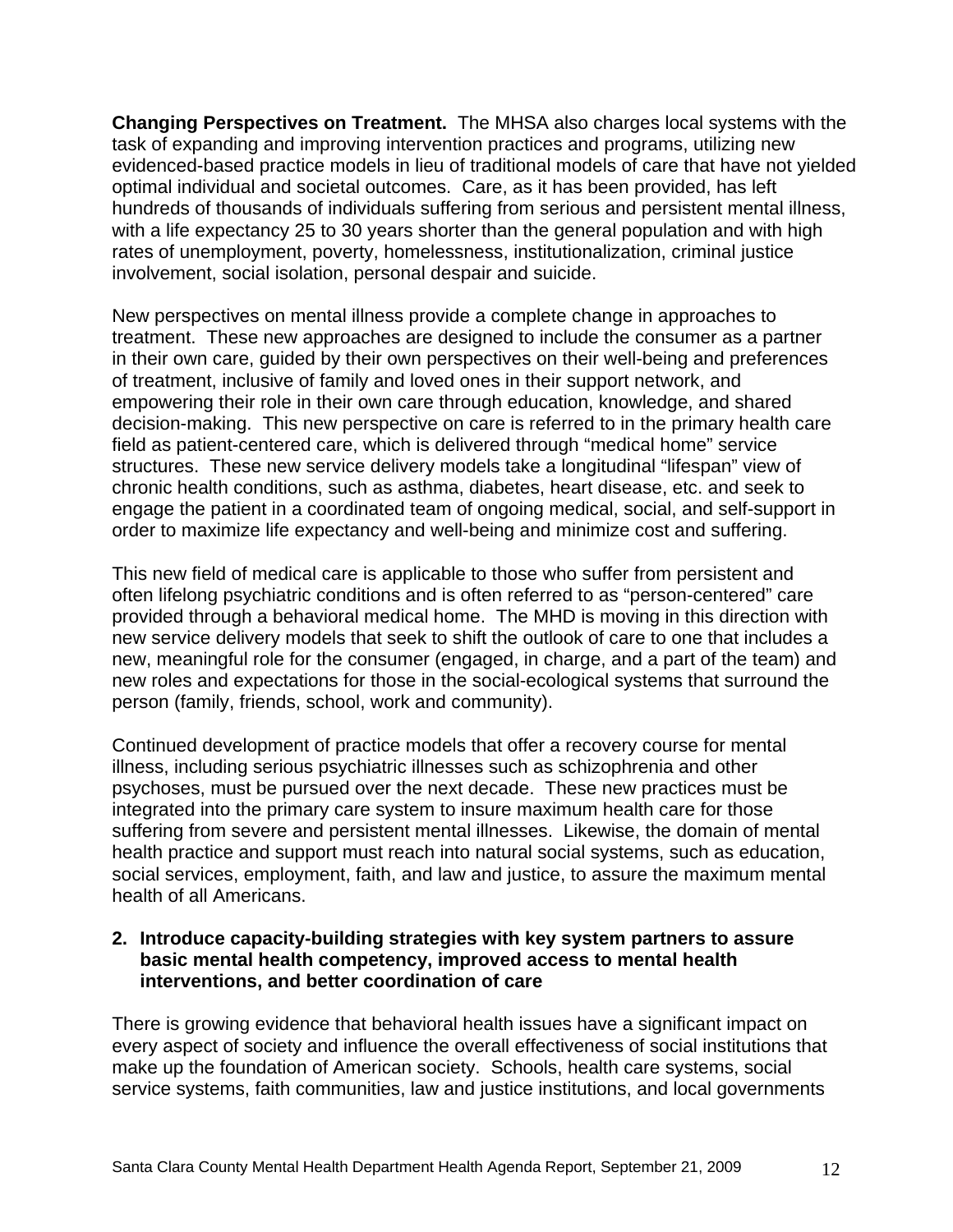all voice concerns about the emotional, behavioral and substance abuse problems of those they serve. All express frustration at the lack of adequate support and services available to help those with obvious need. The following data highlight the profound effect of mental health problems on County and other service sectors and underscore the vital importance of:

- better understanding by service system personnel of mental and emotional problems,
- **EXT** improved skills in dealing with individuals and families struggling with mental illness,
- **strengthened communications between systems, and**
- expanded access to mental health services:

**Primary health care:** Mental illness often goes undiagnosed or inadequately treated in primary health care settings. According to an assessment by the Santa Clara County Community Health Partnership, the patients seen in its 27 clinics "are coming to their primary care providers with significant mental health needs." A survey of recorded ICD-9 codes for client visits showed that at least 30% of all clinic patients are seen for mental health services in combination with primary care services. However, a Community Health Partnership report concludes, "primary care providers at community health clinics often don't have the training or the resources to treat their patients with mental illnesses."<sup>11</sup>

Moreover, data suggest that physical health and health care is diminished for individuals with a mental health disorder. It has been reported that adults with serious mental illness treated in public systems die about 25 years earlier than Americans overall.<sup>12</sup> Kenneth Duckworth of the National Alliance on Mental Illness postulates that internists sometimes disregard medical symptoms of the mentally ill, chalking them up to the patient's disorder. He suggests that needed treatment may be harder to get, pointing to a study showing that after the mentally ill suffer heart attacks, they are less likely than other patients to get state-of-the-art care.<sup>13</sup> In addition, "because of their mental disorder, patients often aren't good health advocates for themselves," according to Andrew Leuchter of the UCLA School of Medicine.<sup>14</sup> One of the best ways to accomplish this goal is to further integrate behavioral and physical health care. Service integration can range from providing educational resources to clinicians to facilitate referrals, co-locating clinicians in the same setting, coordinating care across providers and systems, collaborating and jointly deciding on treatment, and jointly planning and financing services.<sup>15</sup>

**Education**: The Surgeon General has reported that more than one in five U.S. children aged nine to 17 have a mental or addictive disorder that causes impairment. <sup>16</sup> According to the National Institutes of Mental Health, "no other illnesses damage so many youths so seriously."<sup>17</sup> National experts estimate that approximately three out of every 100 young people will experience a psychotic episode—making psychosis more common than diabetes in young people.<sup>18</sup> There were 226,695 young people between the ages of 16 and 25 in Santa Clara County as of the 2000 U.S. Census. Applying the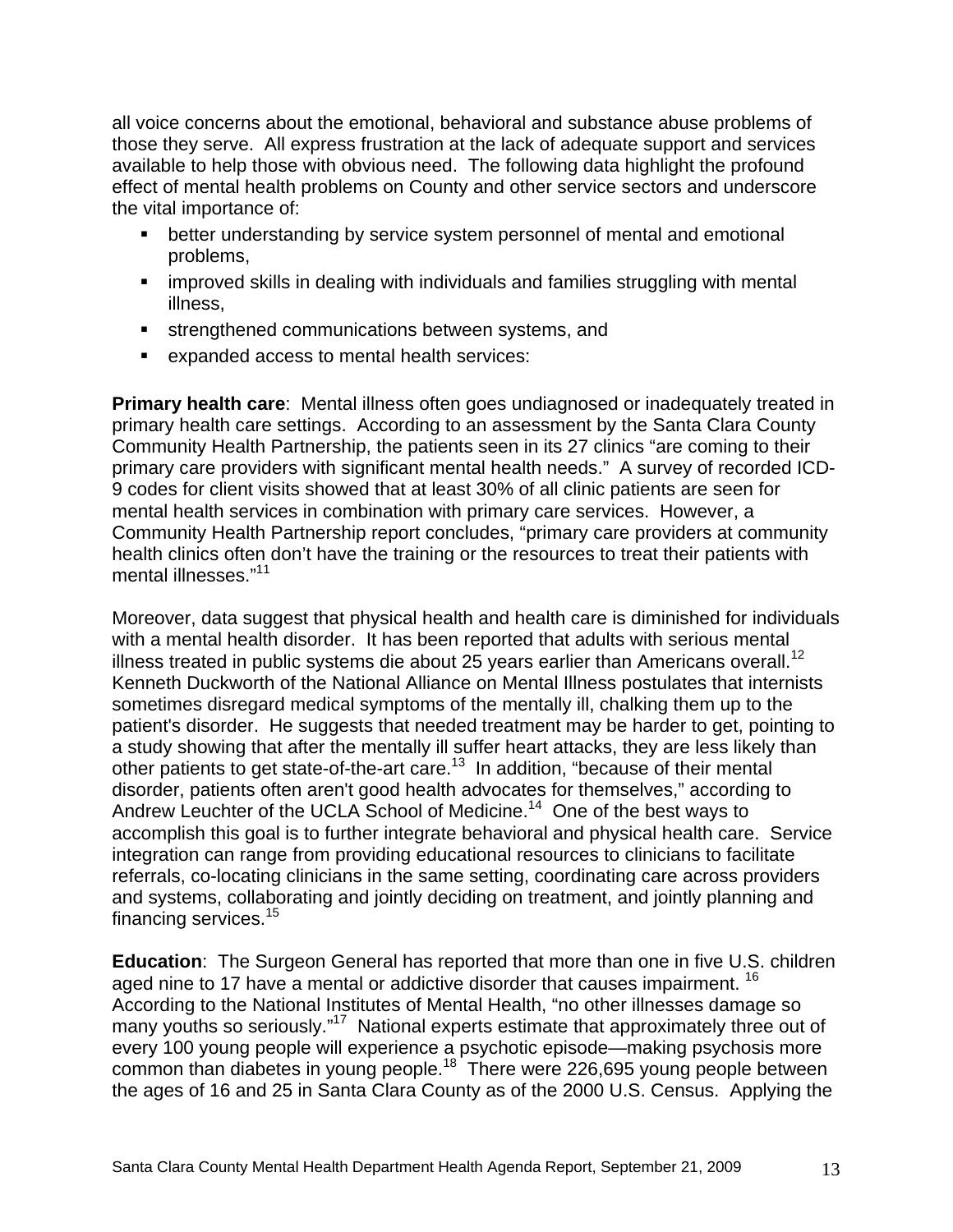rate of occurrence of a psychotic episode at three out of every 100 young people would mean that 6,800 Santa Clara County youth and young adults have experienced or will experience a psychotic illness.<sup>19</sup>

Among Santa Clara County youth surveyed in the California Healthy Kids Survey, onequarter to one-third of seventh, ninth and eleventh graders reported symptoms of depression (feeling so sad or hopeless for at least two weeks during the previous year that they stopped doing some regular activities).20 Further, 16.3% of the seventh, ninth and eleventh graders reported they seriously considered, and 8.2% reported they actually attempted, suicide during the previous year.<sup>21</sup> Santa Clara County ranks  $54<sup>th</sup>$  out of California's 58 counties (with 58 being the worst) in the rate of adolescent self-inflicted injury.<sup>22</sup> Suicide is the third leading cause of death among teenagers ages 15 to 19.<sup>23</sup>

Within the context of recent Santa Clara County research, school districts report that approximately 20% of their students need mental health prevention or early intervention support services or counseling. That 20% estimate translates to be 51,144 students that their teachers or principals consider "at risk." Local educators also reported that most of those students needing support have a tremendous impact on their fellow students and the school environment. $24$ 

Moreover, it is not just K through 12 students who are experiencing mental health problems. According to a 2006 report conducted by the University of California, university students are presenting mental health issues with greater frequency and complexity. These issues have been reported to be equally urgent for the California State University System and for students attending California Community Colleges.<sup>25</sup>

**The Child Welfare System**: The dependency system is deeply affected by trauma, mental illness, and substance abuse. National studies have shown that more than 80% of children in foster care have developmental, emotional, or behavioral problems, $^{26}$  and from 40% to 85% of children in foster care have diagnosed mental health disorders.<sup>27</sup>

Children who have been abused or neglected experience higher rates of suicide, depression, substance abuse, difficulties in school and other behavioral problems later in life; and they also are at greater risk of later mistreating their own children.<sup>28</sup> A history of abuse can be associated with nearly all common syndromes but particularly with self-harm, suicide, dissociation, and revictimization.<sup>29</sup> Many of these children may demonstrate impulsive behaviors or, conversely, become very resistant to change. They may exhibit detachment and emotional distance or an excessive need for physical attention. They may show evidence of anxiety, PTSD, depression, high activity levels, irritability, acting out, and problems with sleeping, eating and elimination.

A pilot program at the Santa Clara County Children's Shelter, through which all children aged six to 11 who enter the foster care system are screened for mental health problems, has been operational since January 2005. From January 2005 through March 2008, 823 children were assessed. *Of those 823 children, only 56 did not meet medical necessity for mental health services*.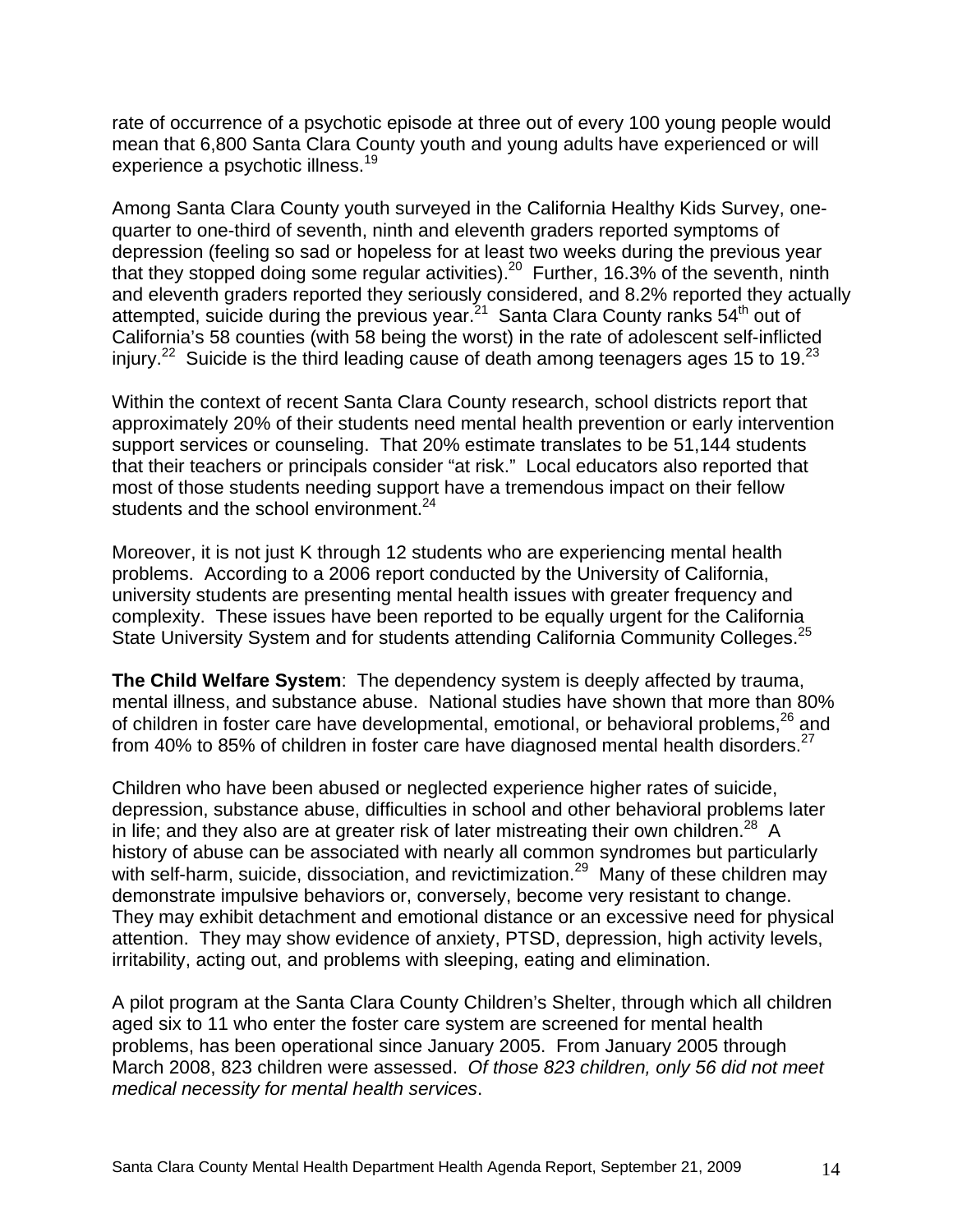However, it is not just the children in the dependency system but also their parents who have experienced trauma and have mental health and substance abuse disorders. A demographic snapshot of the participants in the Santa Clara County Dependency Drug Treatment Court in 2007 showed that, while all abuse drugs or alcohol, 38.8% of the parents (who are predominantly mothers) have mental health problems and a mental health diagnosis; 64% have a history of domestic violence involvement; and 40.8% experienced victimization as a child.

**Employment and Benefit Services**: A Santa Clara County CalWORKs' pilot project confirmed high levels of stress and significant mental health problems among the majority of its clients. Clients were interviewed upon entry into the CalWORKs program and 63% admitted behavioral health issues, 6.5% were already receiving treatment, 19.4% had issues but did not want assessment referrals, and 37.5% accepted assessment referrals. Of those entering treatment, the diagnoses included adjustment disorders, major depressive disorders, PTSD, anxiety disorders, personality disorders, dual diagnosis, and various others.

**The Juvenile Justice System**: Detention admission screening data indicate that more than 60% of detained youth have significant mental health problems, close to 80% have had significant exposure to trauma, and 30% have psychiatric disturbances that impair thinking.30 MHD data indicate that 50% of detained youth have had previous service contacts with the public mental health system, with an additional 30% receiving services for the first time while in detention.

Nearly one-quarter of all girls surveyed as they entered juvenile hall said they wished they were dead. Forty percent of boys and 58% of girls said "something very bad or terrifying" had happened to them. $31$  Emotional problems were cited as the most significant factor contributing to their delinquency by both boys and girls in custody with the Probation Department, with 91.7% of the girls and 81% of the boys having experienced trauma.32 Among out-of-custody boys on probation supervision, 95.6% had at least one trauma factor noted, while more than one-quarter (26.7%) had three or more trauma factors noted. *All* out-of-custody girls on probation supervision reported at least one trauma factor, and 72.7% noted four or more trauma factors in their histories.<sup>33</sup>

**The Adult Justice System**: Jails typically house a larger volume of mentally ill people than all other programs combined.<sup>34</sup> Approximately 18 to 20% of the average 4,500 Santa Clara County adult jail population receives mental health services while in custody. Custody Mental Health FY09 data show that staff responded to 28,620 crisis referrals; psychiatrists and nurse practitioners provided 7,454 outpatient visits to inmates; and 1,027 inmates were admitted to the custody acute psychiatric facility*.* 

## **3. Employ new and innovative strategies to improve ethnic and cultural population access to and engagement in services.**

As evidenced above, most social institutions serve populations that present disproportionately high mental health need. What is equally concerning is data which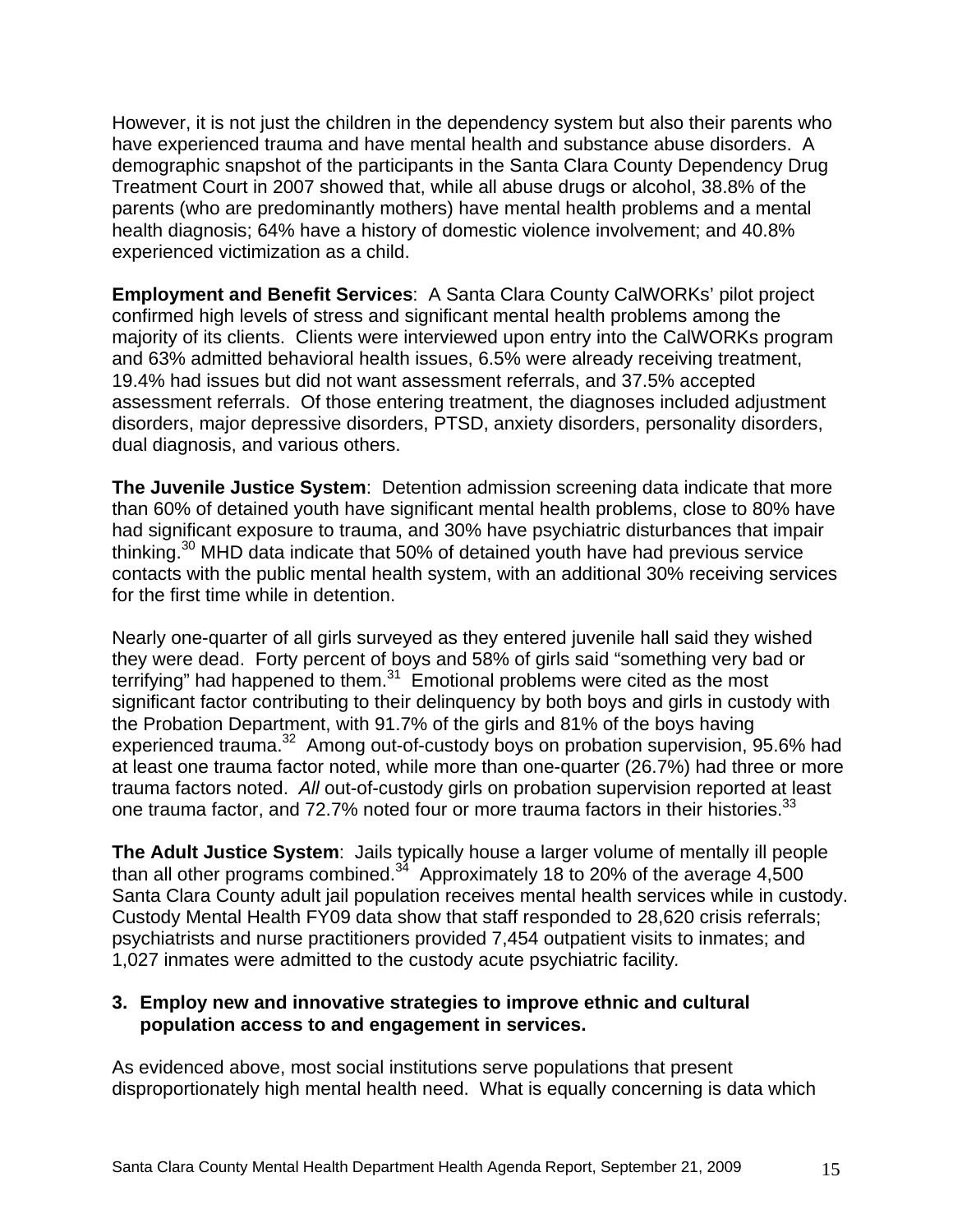indicate that many of these social systems are disproportionately serving racial and ethnic minority populations.

For example, at Santa Clara County Juvenile Hall, as of September 14, 2009, almost 74% of youth in detention were Hispanic, more than 10% were Black, fewer than 8% were White, approximately 6% were Asian, and 2.3% were "Other." As of the same date at the Juvenile Ranches, 83% of the youth were Hispanic, 6.6% of the youth were White, 4.7% were Black, 4.7% were Asian, and less than 1% was "Other." This tremendous overrepresentation, particularly of Hispanics and Blacks in relationship to their proportion of the population, is of considerable concern for a variety of reasons including the high levels of trauma and mental illness among youth in the justice system, as previously explained.

Likewise, among adults in custody at Santa Clara County Department of Correction facilities, 53% of males are Hispanic and 45% of females are Hispanic; and again, mental illness as well as substance abuse are extremely prevalent among the adult incustody population.

The patterns of disproportionate representation of minority group members in the child welfare population are similar, as are high percentages of those involved who have mental health disorders, substance abuse disorders, or both. Santa Clara County Social Services Agency's FY07 data show that among substantiated referrals of child abuse and neglect, 10.3% were African American in contrast with their 2.3% of the child population; 1.2% were Native American in contrast with their .4% of the child population; and 62.9% were Hispanic in contrast with their 37.2% of the child population. Conversely, 16% were White in contrast with their 31.7% of the child population; and 8.3% were Asian in contrast with their 28.4% of the child population.<sup>35</sup>

The need is further demonstrated by other local data. For example, the results of a random sample survey conducted by the Santa Clara County Office of Human Relations on the top five immigrant groups in Santa Clara County (immigrants from Mexico, Vietnam, China, the Philippines, and India) indicated that immigrants appear to have higher rates of mental health symptoms or behaviors than the U.S. born. Compared to the U.S. born, immigrants report higher rates of sadness (32% vs. 25%), anger (25% vs. 22%), isolation (20% vs. 10%), fear (15% vs. 6%), flashbacks (7.1% vs. 2.6%), nightmares (6% vs. 1.7%), hallucinations (6% vs. 1%), and self-destructive behaviors  $(3.3\% \text{ vs. } 2.6\%).^{36}$ 

In addition, people who are lesbian, gay, bisexual, transgender or questioning their sexual orientation (LGBTQ) are at high risk of mental health problems because of their experience of multiple forms of prejudice, frequently becoming the target of stigma and discrimination.37 When interviewed for the "Stressed Families Report" that was prepared as a part of the Santa Clara County MHD's PEI planning process, members of the Social Service Agency's Gay, Lesbian, Bisexual and Transgender Employee Concerns Committee noted that gay, lesbian, bisexual and transgender young people experience intolerance and difficulties ranging from self-isolation based on keeping a big secret, to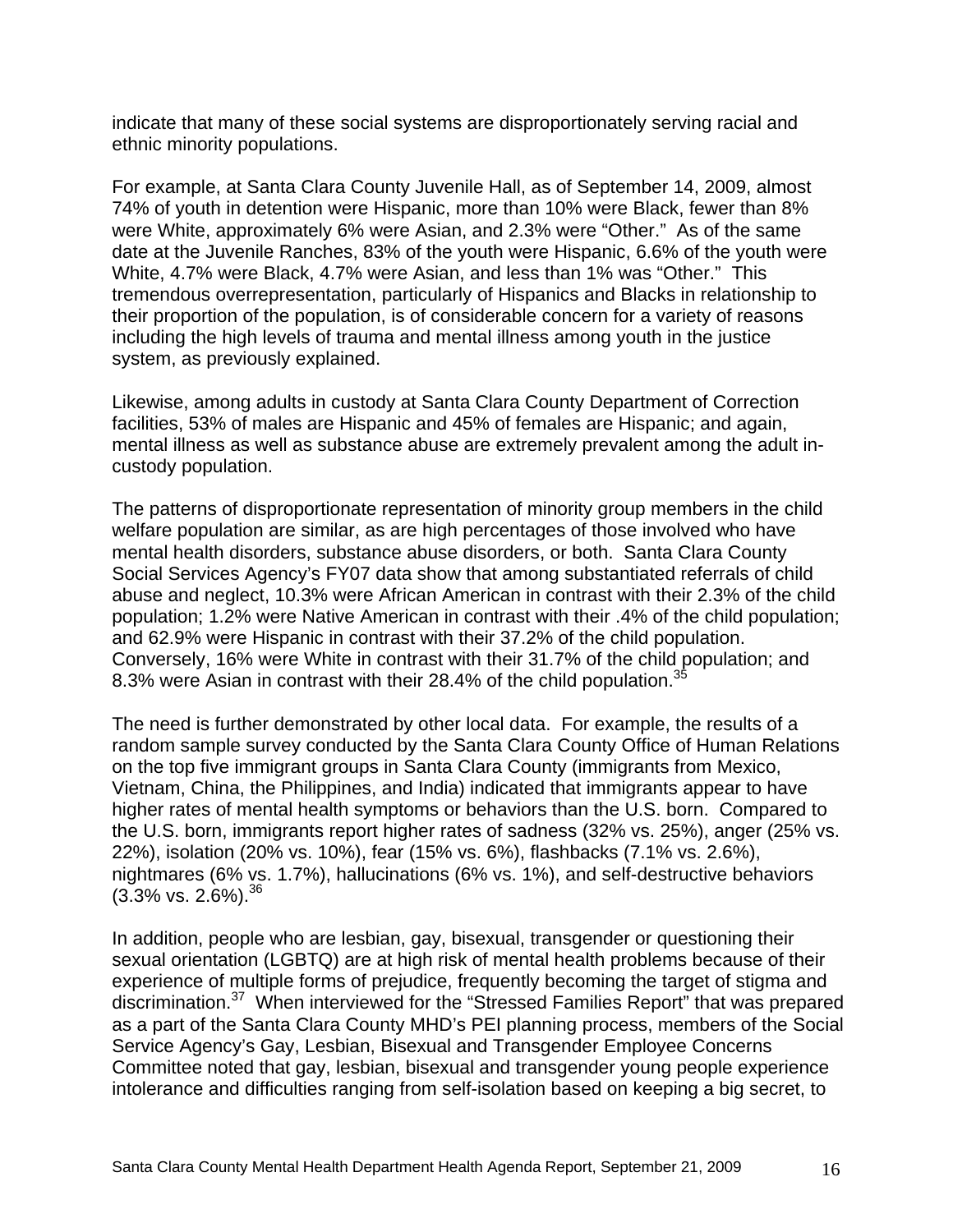bullying, name calling, and physical abuse. The result is frequently depression, low selfesteem, fear, poor grades, sometimes self-medication, and running away.<sup>38</sup>

Overall, the MHD's system service data show that the largest disparity between prevalence estimates and service utilization (MHD categorization: unserved) is among Asians. Comparing the prevalence estimates to numbers served, only 37.5% of Asians who need mental health services are receiving any services whatsoever. Overall, 2,909 Asians received mental health services in contrast to their prevalence estimate of 7,749. However, this is better than the national pattern: Nationally, Asian Americans are only one-quarter as likely as Whites to seek outpatient treatment.<sup>39</sup>

Among those who are considered underserved, the largest numbers in relationship to their population size are among Latinos; and this is particularly true for children and youth. Among the 1,304 children aged zero to five who are considered "underserved" by the Santa Clara County MHD service system, 53.3% were Hispanic. Of the underserved youth aged 16 through 25, Hispanics were again the largest group at 34%.

The MHD must continue efforts to work with system partners to implement programs that address the emotional and mental health issues that contribute to the system realities described above. The strategies must be developed in collaboration with system partners, utilizing shared resources and joint planning.

#### **4. Increase mental health knowledge and understanding in order to prevent problems, reduce stigma, and support appropriate responses to mental health concerns.**

Data underscore the importance and urgency of treating and preventing mental disorders and promoting mental health in our society; however, as mentioned earlier, approximately two-thirds of all people with diagnosable mental disorders do not seek treatment.40 Stigma surrounding the receipt of mental health treatment is among the significant barriers that discourage people from seeking help.<sup>41</sup>

A public perception that exacerbates stigma concerns the correlation between mental illness and violence has been shown through surveys to be significantly exaggerated beyond the factual association and has lead to unfounded fear and bias.<sup>42</sup> In fact, "a significant body of research concludes that people with mental disabilities are actually much more likely to be victims of crime."<sup>43</sup> Many people also believe that mental disorders are somehow the result of moral failings or limited will power. When they understand that, instead, mental disorders are legitimate illnesses that are responsive to specific treatments, it is hoped that much of the negative stereotyping may dissipate.<sup>44</sup>

Individuals who have experienced mental illness also are at high risk of internalizing stigma and suffering diminished self-esteem.<sup>45</sup> The combined effects of societal stigma internalized by adults and children with mental illness can lead both to substance abuse and suicide.46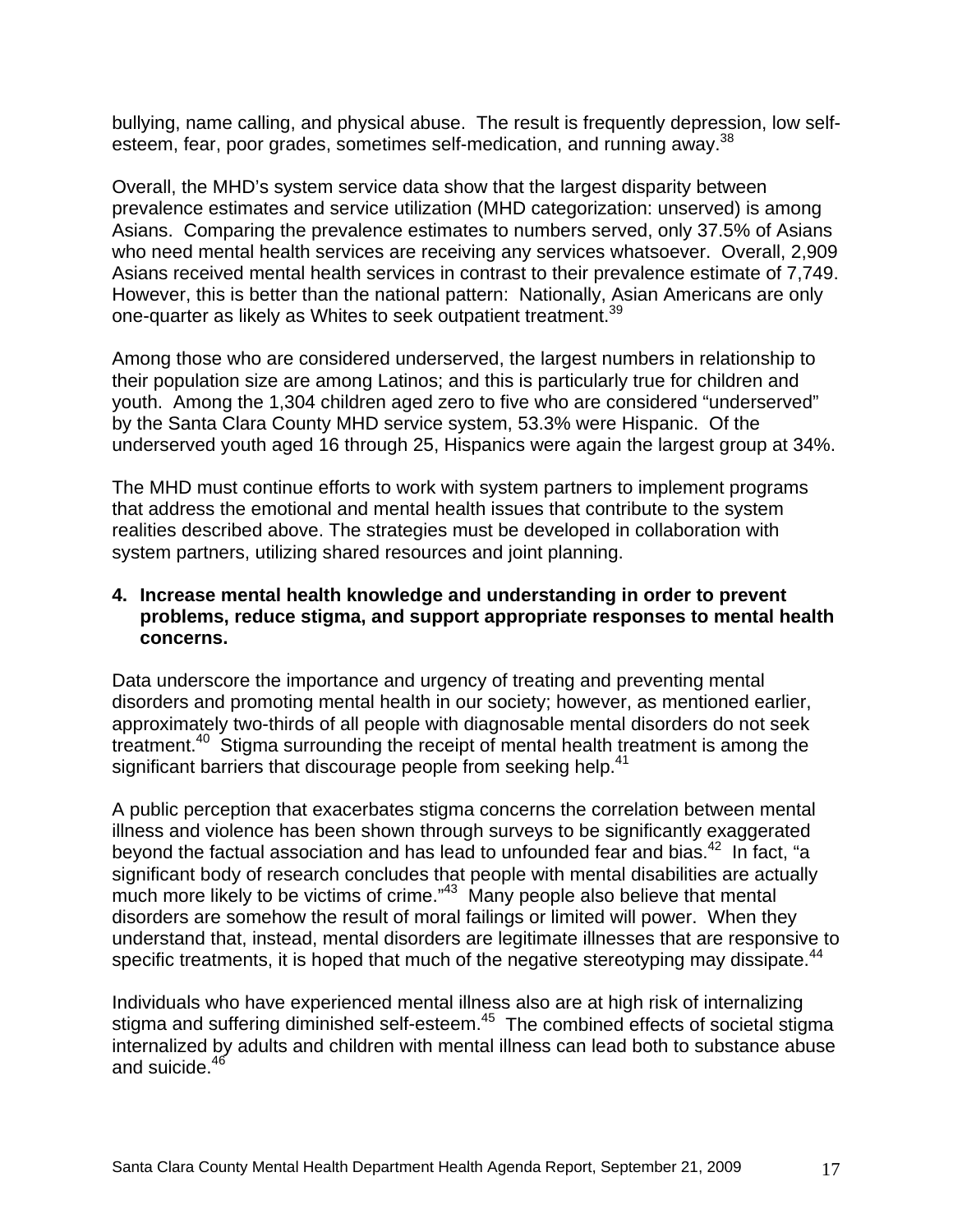Anti-stigma and discrimination activities have been selected as a focus of Santa Clara County PEI Plan's Project 1, Community Engagement and Capacity Building for Stigma Reduction and Discrimination. The primary goal of this project is to reduce disparities in access to mental health interventions due to stigma, discrimination, and lack of knowledge about mental health services, particularly among underserved cultural populations. The project's supplementary goal is to develop within underserved cultural populations a robust network and infrastructure capable of developing and sustaining ongoing PEI and related services. As an overarching strategy, programs under this project will primarily be developed and implemented by consumers and family members from underserved cultural communities.

These local projects will support the statewide MHSA stigma and discrimination programs that will include activities targeting youth; violence and bullying prevention; peer-to-peer support on higher education campuses; adult consumer empowerment strategies; and a campaign that combats stereotypes and focuses attention on employing people with mental health disabilities, accessing mental health care through primary care, communicating with school principals regularly on mental health issues, collaborating more closely with law enforcement, and influencing the media to be more accurate and less biased toward persons with mental illness.

## **5. Improve the system infrastructure to include more robust quality and accountability systems that offer reliable measures of practice and program effectiveness and valid outcome information.**

The evaluation of mental health service outcomes is concerned with documenting benefit and informing decision-making concerning the value and significance of programs. The number of consumers seen, the number of units of service delivered, and cost per unit of service are no longer sufficient indices of the effectiveness of mental health services. It is critical to know if services are effective and to implement systems that provide this feedback continuously so that services can be adjusted in real time in order to achieve desired client outcomes.

The MHD must develop a more sophisticated accountability system that offers the means by which consumers and families, providers, policy makers, administrators, local and state stakeholders, and the general public will know how the pubic mental health system is performing. In this context, performance is defined in two ways: 1) as *changes and improvements* in the lives of those served; and 2) in the quality and effectiveness of *processes and practices* utilized in the system to achieve those changes. An effective accountability system articulates clear parameters of performance expectations and provides performance information that is accessible, meaningful, and understandable to all stakeholders.

During the MHSA planning process, the MHD defined an effective accountability system as one that measures performance at multiple levels of analysis (statewide, county, program/practice, and person levels), utilizing a set of consistent "best measures" of client status in functional life domain areas. It was further agreed that the system must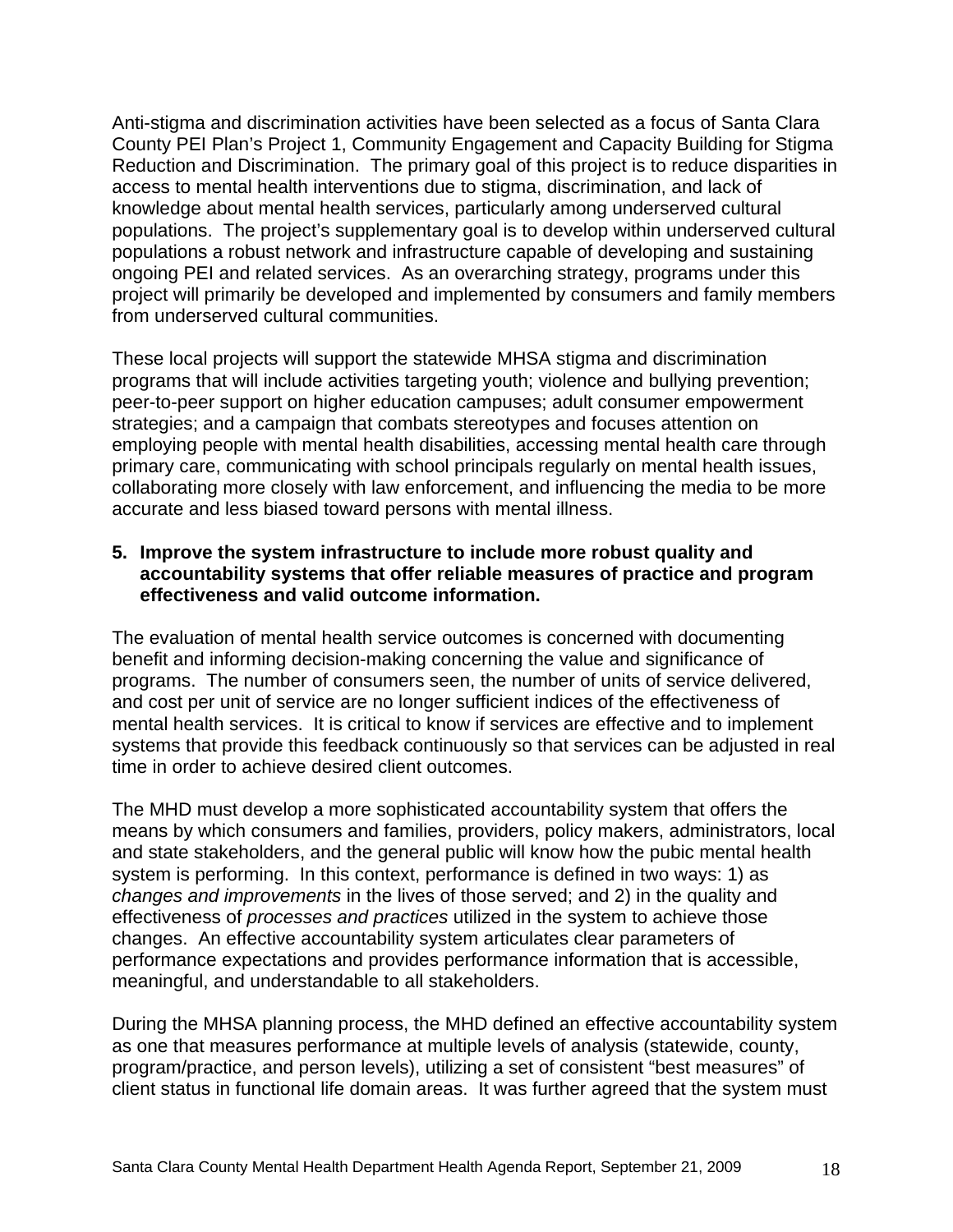be supported by adequate technological and staff resources to achieve evaluation objectives and facilitate the use of performance information in order to continually inform changes needed at the practice, local, and state levels of the system, thus supporting the objective of continuous system improvement.

The following two charts depict conceptual elements of the MHD accountability framework, the first indicating four suggested levels of analysis and the second portraying four quality of life domains impacted by mental illness. The later provides examples of indicators to measure client status in the functional areas of physical health and well being, housing and social supports, work/school, and safety in the community.

Each indicator would need to be reliably available from a specific data source. For example, "physical health" could be measured through use of a standardized health assessment tool administered upon initial program entry and at regular intervals while clients are receiving mental health services. The development of individual indicators, however, is no small task and requires significant ongoing staff resources to define, collect and analyze.

**Establishes "levels of analysis" of the system to be measured**

Accountability Framework





Within this framework, for each level of the system as well as each life domain area to be evaluated, measures or indicators need to be identified and performance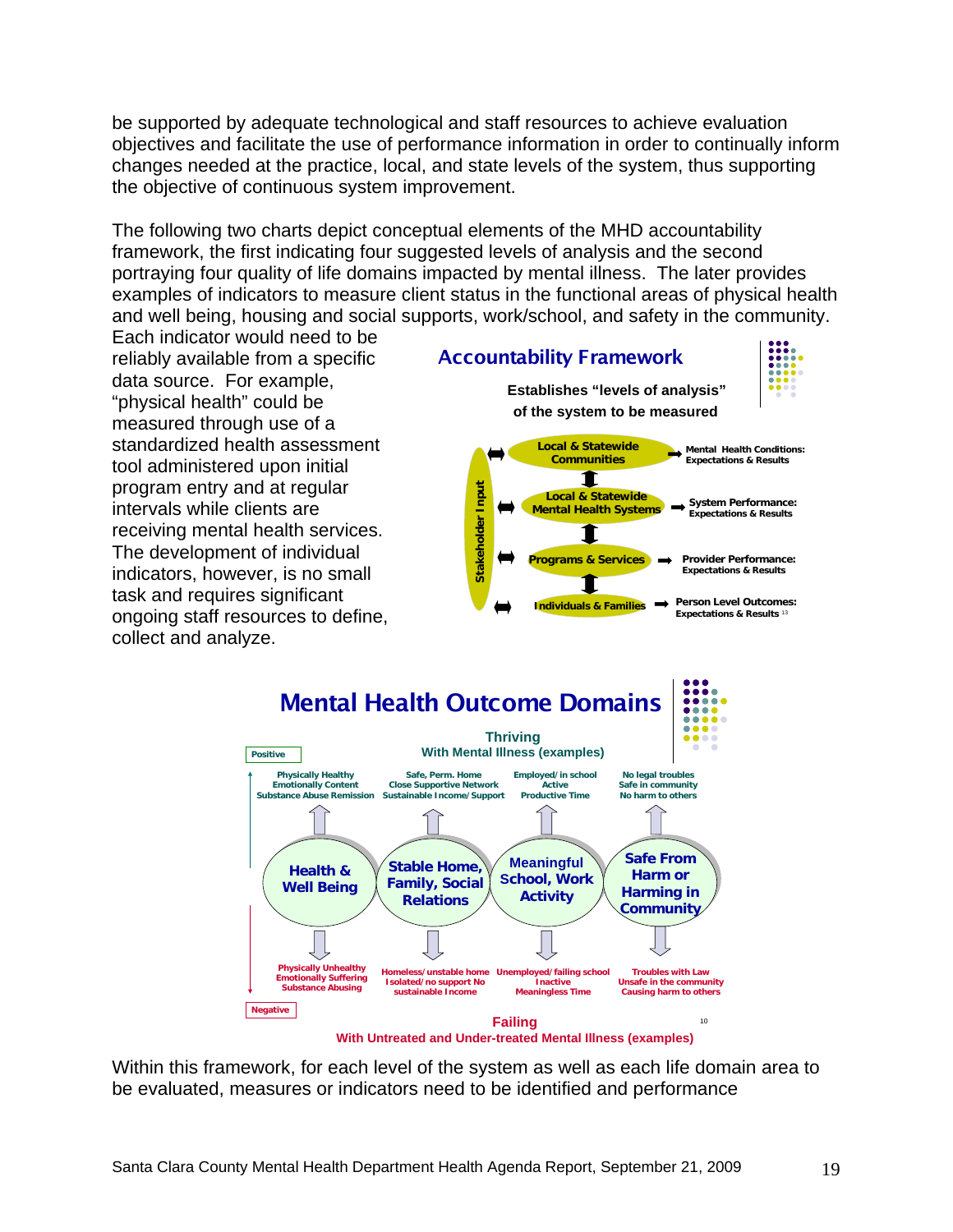expectations need to be established. Local and statewide *community level* indicators must be measurable and judged to have the potential to be influenced by the promotion, prevention, early intervention and/or intervention activities of the public mental health system. Examples may include rates of suicide, homeless mentally ill, mentally ill in jails and juvenile custody, and mentally ill in foster care.

Local and statewide mental health *system level* accountability indicators also must be measurable and determined to be gauges of system performance and improvement over time. They may incorporate rates of homeless mentally ill receiving services and moved out of homelessness, reductions in rates of mentally ill in custody populations, reductions in restrictiveness of placements and placement changes of mentally ill foster youth, reductions in disparity of service utilization by underserved populations, and consumer satisfaction with services.

**Practice and program level** accountability indicators must be measurable and determined to be influenced by the specific program or practice. They may include, for illustration, client improvement in life domains relative to other programs serving clients with similar needs, client satisfaction with the provider and service model relative to other programs, reduction of client use of hospital and other restrictive services, and level of involvement of consumers and families.

Finally, *person level* accountability indicators must be measurable and determined to be influenced by the specific mental health services provided, such as client-measured improvement in each of the life domains while in service, accomplishment of client recovery goals while in service, and client movement out of, or improvement in, other systems: criminal justice, foster care, welfare, education, and employment.

The MHD envisions a continually improving accountability system that is data supported, stakeholder involved, and informed by the most current knowledge available regarding effective mental health service delivery. Over the next five years, the MHD will utilize MHSA technology and system development funds to further develop departmental leadership, expertise and infrastructure through its Learning Partnership Division.

## **Summary**

The above report seeks to demonstrate the multiple considerations that go into the identification of short and long-term priorities for the County's public mental health system. In the end, priorities are determined by state, federal, and local policies and directives and are influenced by available resources, system design, and relative importance to stakeholders. Recent MHSA legislation has strongly influenced the public system by mandating that this new funding stream be utilized to "transform" the current system to incorporate a culturally competent, recovery and client-driven care system that is delivered through effective, evidenced-based practices and is supported and guided by quality practice and a robust accountability system.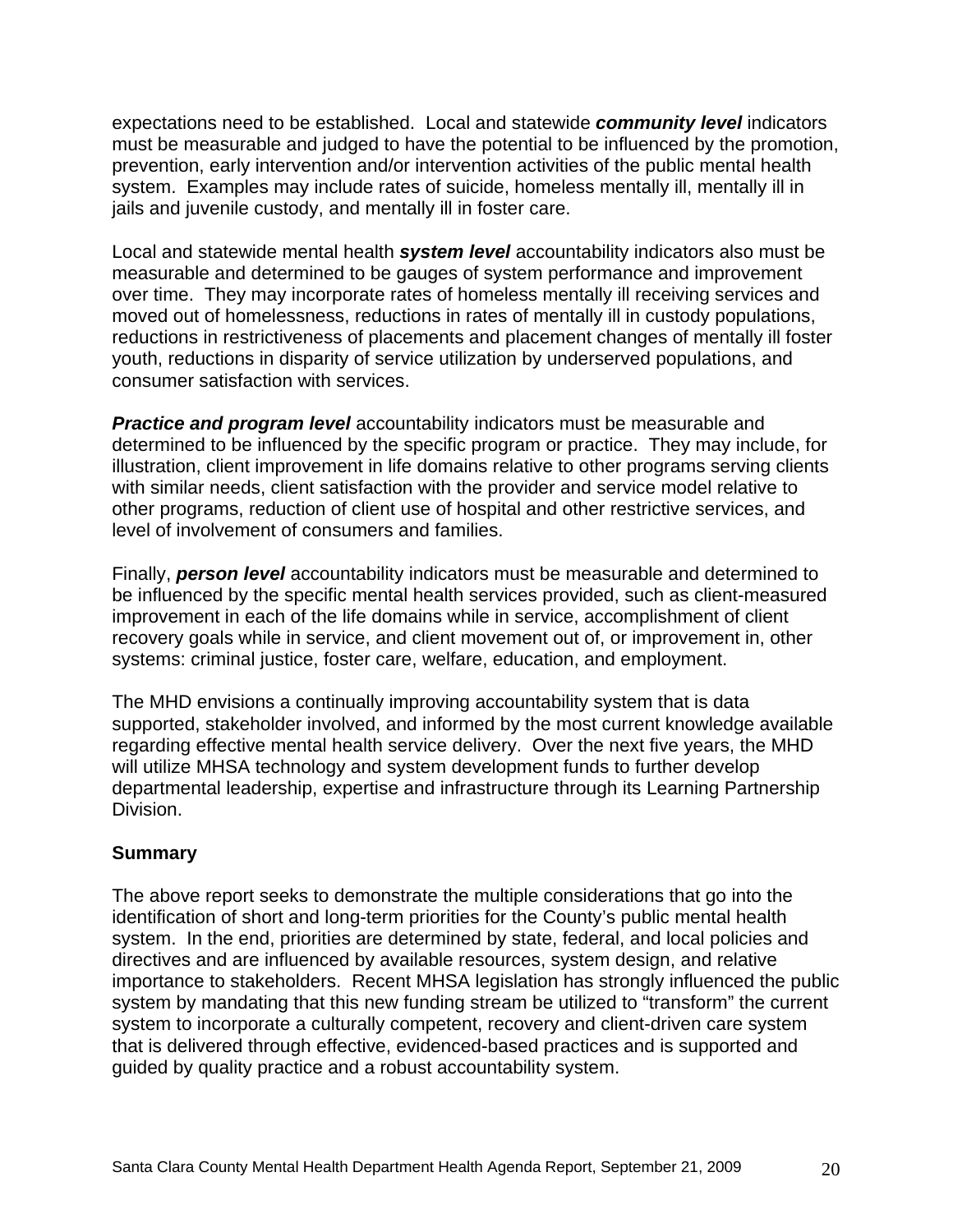Considering the range of factors discussed, the MHD has determined that near-term and long-term priorities include the following:

- 1. Preservation of treatment safety net through maximization of resources and continued improvements in benefit assistance and care delivery strategies that achieve better long-term results for children, youth, adults, and seniors;
- 2. Continued partnerships with key County agencies to minimize negative human and fiscal outcomes from untreated mental health concerns, particularly through collaboration with health system partners (VMC, Public Health, DADS); Social Services, Probation, Courts, and Law Enforcement;
- 3. The implementation of new strategies that raise community awareness of mental health and natural self-care competencies.
- 4. Continued efforts to implement culturally specific models of mental health promotion, prevention and treatment.
- 5. Continued development of a decision support infrastructure to insure that decisions are data-driven and that data is available to guide ongoing improvements in the quality of service provided.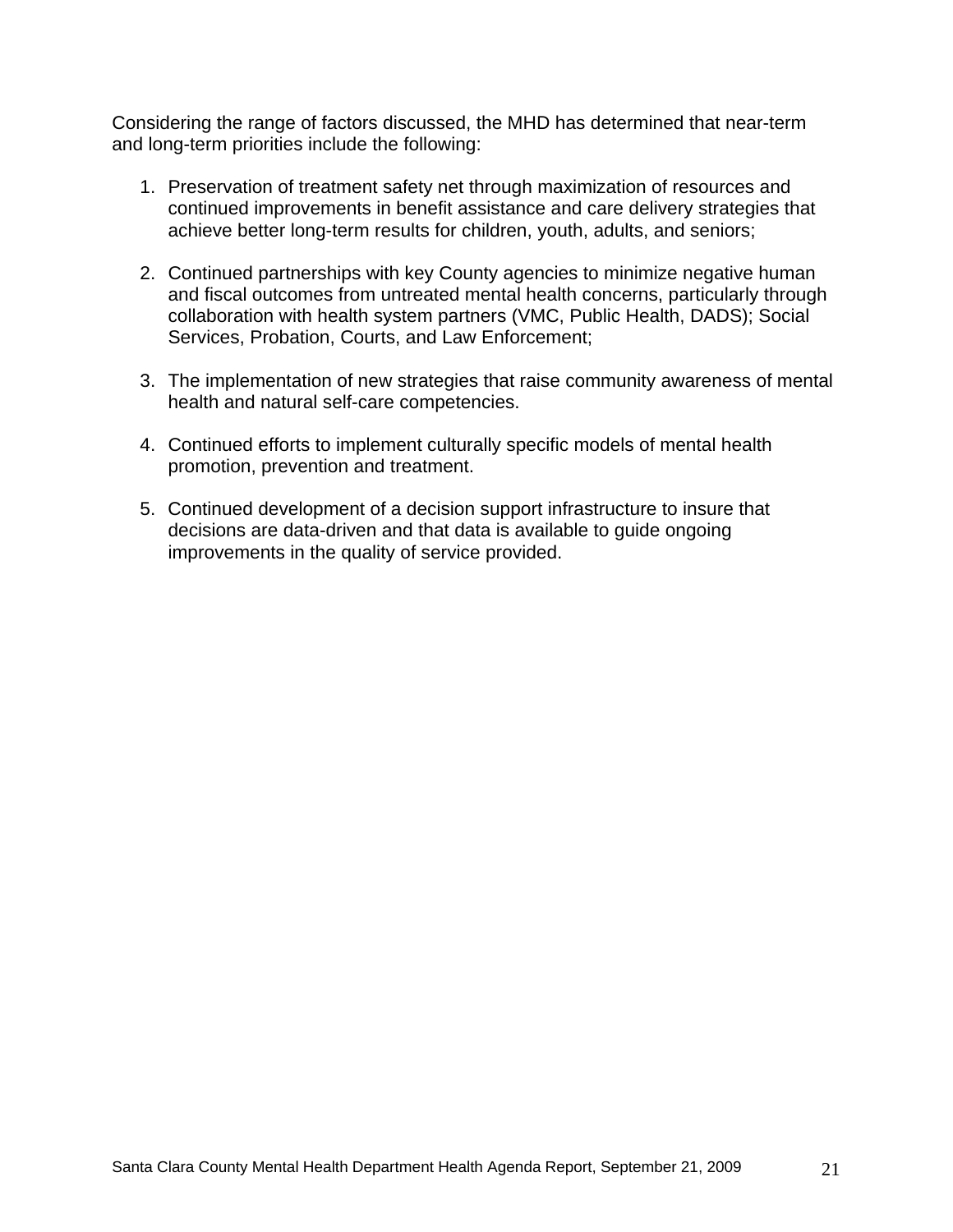## **Appendix 1. Local, State and National Guidance for MHD Decision-making**

In terms of local, state and national objectives (question/criterion 7 in decision-making approach one), other **local guidance** comes from the Santa Clara County MHSA planning processes that resulted in the development of the following priority "critical mental health concerns," which in several instances duplicate or closely parallel the prioritization criteria listed in approach one:

- 1. Most important to consumers and families and other stakeholders as revealed through MHSA inreach and outreach efforts;
- 2. Most related to basic human needs (safety, physical health, housing, primary relationships, meaningful school/work/activity);
- 3. Most related to inequity of service access for cultural and other underserved populations;
- 4. Most related to consumer loss of liberty and independence;
- 5. Have the greatest impact on development and life course;
- 6. Have the greatest impact on families and primary relationship systems;
- 7. Have the greatest relationship to individual and community safety; and
- 8. Have the greatest societal costs (incarceration, institutionalization, placement, hospitalization).

**State guidance** comes from the *California Mental Health Master Plan,* such as a statement of values that are intended to guide development and implementation of the public mental health system. They include the following recommendations: use a clientdirected approach, serve target populations, focus on wellness and recovery, advance systems of care, include outreach, provide equal access to mental health services, address multiple disabilities, furnish services by qualified staff, involve consumers and family members in service delivery, be culturally and linguistically competent, utilize peer support models, have system accountability, employ cost effective and competent management, and encourage research and identification of best practices.

In addition, the statewide MHSA has established various objectives, priorities, and planning principles that provide a framework for the review of county mental health programs and services:

- 1. Collaborates with other systems, is based in system partnerships, and links individuals to services across systems;
- 2. Is delivered in natural community settings;
- 3. Recognizes underlying role of poverty and other environmental and social factors impacting an individual's wellness;
- 4. Honors the voice of those in need;
- 5. Is consumer and family driven;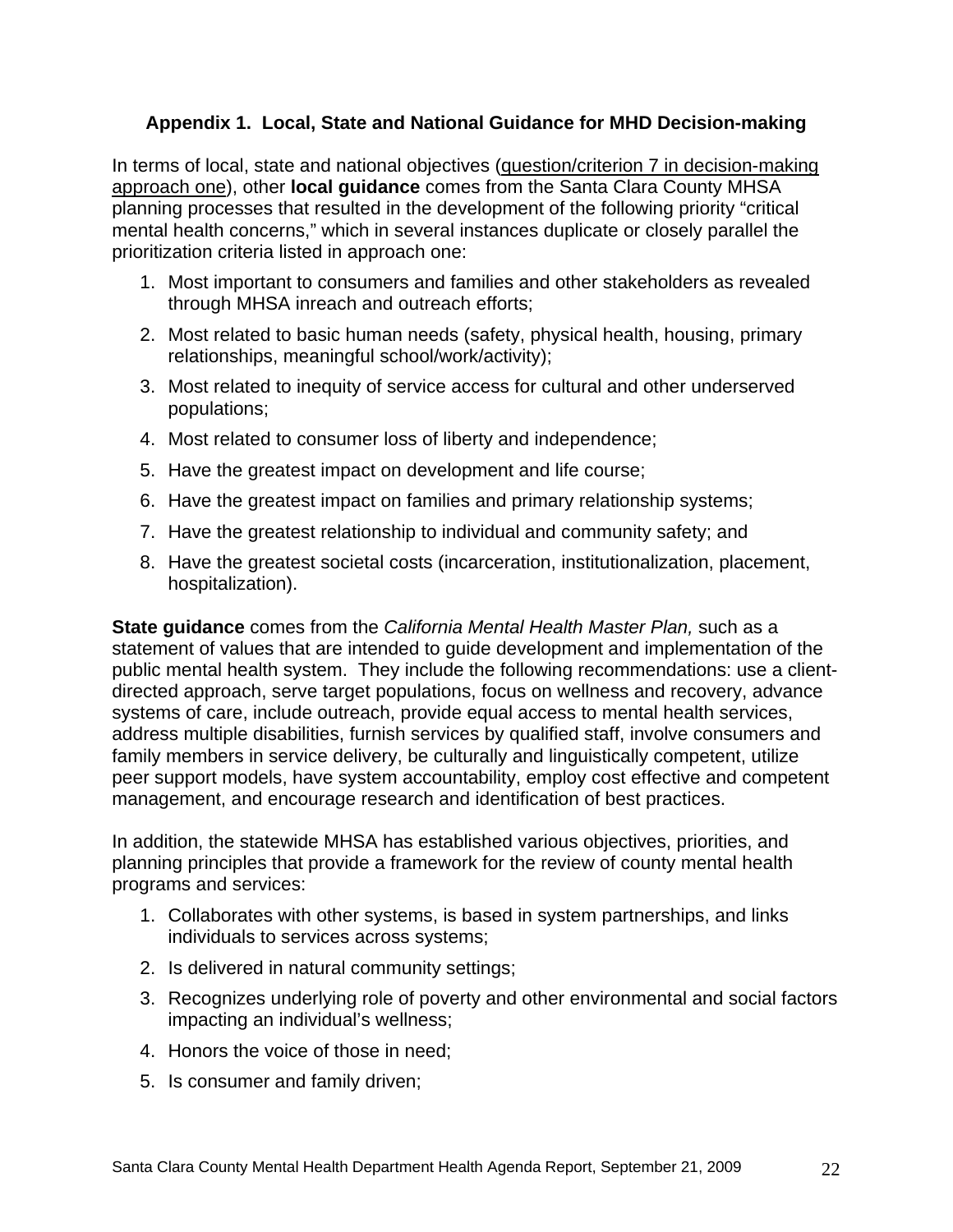- 6. Is culturally competent;
- 7. Is grounded in respect, hope, self-help, and empowerment;
- 8. Considers need across the lifespan;
- 9. Has a social ecology focus;
- 10. Is recovery and resiliency guided;
- 11. Selects strategies with an evidence base and utilizes research findings to develop practical strategies for use in real world service agencies;
- 12. Leverages other community resources;
- 13. Is community engaged and supported;
- 14. Builds a comprehensive system;
- 15. Follows transformation pathways;
- 16. Emphasizes quality and continuous learning; and
- 17. Stresses outcomes and accountability.

**Federal** guidance is found in Healthy People 2010 which was developed by the U.S. Department of Health and Human Services. Healthy People provides science-based, ten-year national objectives for promoting health and preventing disease. Since 1979, Healthy People has set and monitored national health objectives to meet a broad range of health needs, encourage collaborations across sectors, guide individuals toward making informed health decisions, and measure the impact of its prevention activities. The table below shows the mental health-related Healthy People 2010 objectives, targets, and the local status if data sources allow. It is important to note that many of the objectives relate to conditions that may not be eligible for services in the current County MHD system of care due to criteria related to the severity of illness.

Objectives for Healthy People 2020 are expected in 2010, and it is thought that targeted outcomes will be reshaped to reflect changing public health priorities and emerging technologies related to our nation's health preparedness and prevention. The MHD will monitor its progress relative to the new targets as they become available.

| <b>Healthy People 2010</b><br><b>Objective</b>                                                                                               | <b>National</b><br><b>Baseline</b> | <b>Target</b> | <b>SCC Status</b>                                                                                                                                                                                                                                                                                                                                           | <b>Meets Target</b><br>Y/N/NA |
|----------------------------------------------------------------------------------------------------------------------------------------------|------------------------------------|---------------|-------------------------------------------------------------------------------------------------------------------------------------------------------------------------------------------------------------------------------------------------------------------------------------------------------------------------------------------------------------|-------------------------------|
| 6-2 Reduce the<br>proportion of children<br>and adolescents with<br>disabilities who are<br>reported to be sad,<br>unhappy, or<br>depressed. | 31%                                | 17%           | The MHD does not collect<br>or maintain applicable<br>baseline and performance<br>data. However, it is known<br>that 10.2% of public school<br>students, equating to<br>26,592 students, have<br>disabilities that cause them<br>to be in special education. <sup>47</sup><br>During FY09, the MHD<br>served 1,527 children and<br>youth with disabilities. | NА                            |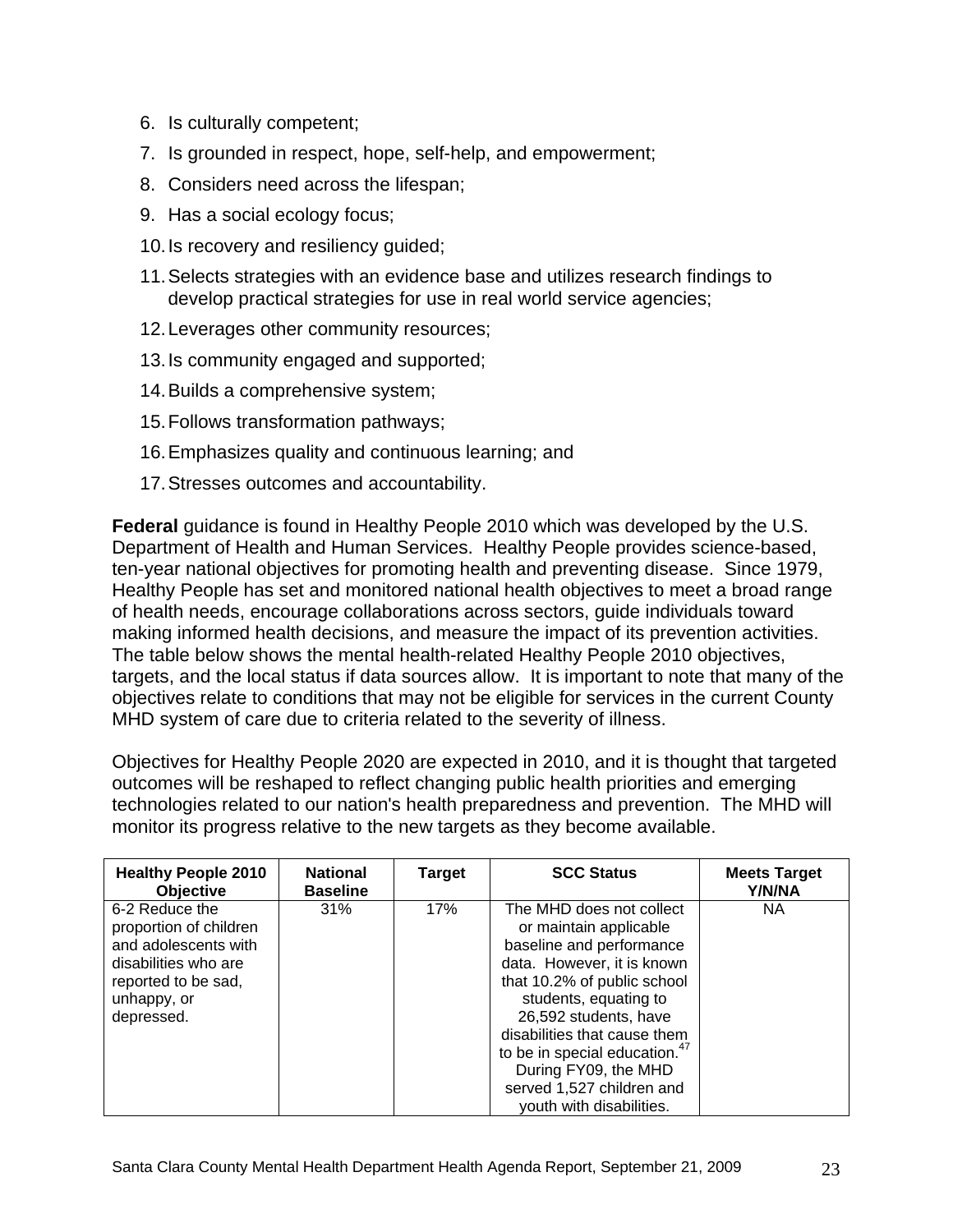| <b>Healthy People 2010</b><br><b>Objective</b>                                                                                                                                                                                                                                     | <b>National</b><br><b>Baseline</b>                                            | <b>Target</b>                                   | <b>SCC Status</b>                                                                                                                                                                                                                                                                                           | <b>Meets Target</b><br>Y/N/NA |
|------------------------------------------------------------------------------------------------------------------------------------------------------------------------------------------------------------------------------------------------------------------------------------|-------------------------------------------------------------------------------|-------------------------------------------------|-------------------------------------------------------------------------------------------------------------------------------------------------------------------------------------------------------------------------------------------------------------------------------------------------------------|-------------------------------|
| 6-3 Reduce the<br>proportion of adults<br>with disabilities who<br>report feelings such as<br>sadness,<br>unhappiness, or<br>depression that<br>prevent them from<br>being active.                                                                                                 | 28%                                                                           | 7%                                              | The MHD does not collect<br>or maintain applicable<br>baseline and performance<br>data. The U.S. Census<br>2000 indicates that there<br>are 231,165 individuals<br>over age 21 in Santa Clara<br>County have a disability. In<br>FY09 the MHD served<br>4,128 adults and older<br>adults with disabilities. | <b>NA</b>                     |
| 6-5 Increase the<br>proportion of adults<br>with disabilities<br>reporting sufficient<br>emotional support.                                                                                                                                                                        | 71%                                                                           | 79%                                             | The MHD does not collect<br>or maintain applicable<br>baseline and performance<br>data.                                                                                                                                                                                                                     | <b>NA</b>                     |
| 6-6 Increase the<br>proportion of adults<br>with disabilities<br>reporting satisfaction<br>with life.                                                                                                                                                                              | 87%                                                                           | 96%                                             | The MHD does not collect<br>or maintain applicable<br>baseline and performance<br>data.                                                                                                                                                                                                                     | <b>NA</b>                     |
| 7-11 r. Increase the<br>proportion of local<br>health departments<br>that have established<br>culturally appropriate<br>and linguistically<br>competent community<br>health promotion and<br>disease prevention<br>programs - related to<br>mental health and<br>mental disorders. | 18%                                                                           | 50%                                             | The MHD has an overall<br>plan for cultural<br>competency, and the<br><b>MHSA Prevention and</b><br>Early Intervention Plan<br>includes culturally<br>appropriate and<br>linguistically competent<br>strategies.                                                                                            | Υ                             |
| 16-5 Reduce maternal<br>illness and<br>complications due to<br>pregnancy, including<br>postpartum<br>depression.                                                                                                                                                                   | No baseline<br>provided                                                       | No target<br>provided                           | The MHD does not collect<br>or maintain applicable<br>baseline and performance<br>data.                                                                                                                                                                                                                     | <b>NA</b>                     |
| 18-1 Reduce the<br>suicide rate.                                                                                                                                                                                                                                                   | 11.3 suicides<br>per 100,000<br>population                                    | 5.0<br>suicides<br>per<br>100,000<br>population | 6.7 per 100,000 population<br>(County Health Status<br>Profiles, California<br>Department of Public<br>Health 2009).                                                                                                                                                                                        | N                             |
| 18-2 Reduce the rate<br>of suicide attempts by<br>adolescents.                                                                                                                                                                                                                     | 12-month<br>average of<br>2.8% of<br>adolescents<br>in grades 9<br>through 12 | 12-month<br>average of<br>1%                    | Suicide is the third leading<br>cause of death among SCC<br>teenagers ages 15-19. <sup>48</sup><br>The rate of suicides in SCC<br>per 100,000 children/youth<br>ages 15 through 24 is 7.0.49                                                                                                                | N                             |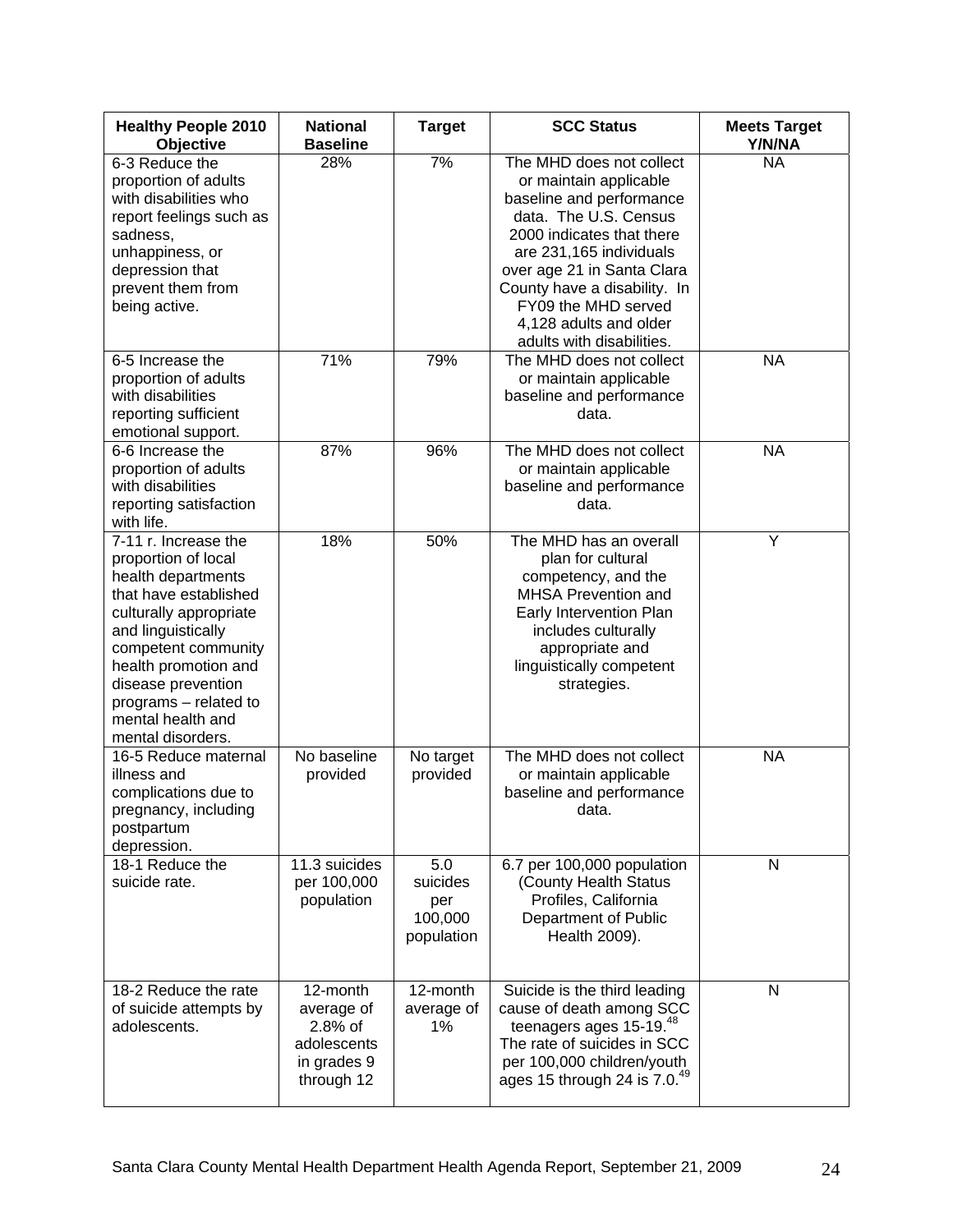| <b>Healthy People 2010</b><br>Objective                                                                                                                     | <b>National</b><br><b>Baseline</b> | <b>Target</b>         | <b>SCC Status</b>                                                                                                                                                                                                                                                                                    | <b>Meets Target</b><br>Y/N/NA                                                                                                                                                                                                |
|-------------------------------------------------------------------------------------------------------------------------------------------------------------|------------------------------------|-----------------------|------------------------------------------------------------------------------------------------------------------------------------------------------------------------------------------------------------------------------------------------------------------------------------------------------|------------------------------------------------------------------------------------------------------------------------------------------------------------------------------------------------------------------------------|
| 18-3 Reduce the<br>proportion of homeless<br>adults who have<br>serious mental illness<br>(SMI).                                                            | 25%                                | 19%                   | 47% of respondents to the<br>2009 Homeless Census<br>and Survey stated they had<br>a mental health disorder.                                                                                                                                                                                         | N                                                                                                                                                                                                                            |
| 18-4 Increase the<br>proportion of persons<br>with serious mental<br>illness (SMI) who are<br>employed.                                                     | 43%                                | 51%                   | 1.8% of adult consumers of<br>MHD services are<br>employed.                                                                                                                                                                                                                                          | $\mathsf{N}$                                                                                                                                                                                                                 |
| 18-5 Reduce the<br>relapse rates for<br>persons with eating<br>disorders including<br>anorexia nervosa and<br>bulimia nervosa.                              | No baseline<br>provided            | No target<br>provided | The MHD does not collect<br>or maintain applicable<br>baseline and performance<br>data.                                                                                                                                                                                                              | <b>NA</b>                                                                                                                                                                                                                    |
| 18-6 Increase the<br>number of persons<br>seen in primary health<br>care who receive<br>mental health<br>screening and<br>assessment.                       | No baseline<br>provided            | No target<br>provided | The MHD does not collect<br>or maintain applicable<br>baseline and performance<br>data. However, the MHD<br>joined with the SCVHHS to<br>provide MH services in<br>FQHCs, and the PEI Plan<br>provides a significant<br>expansion of MH screening<br>and treatment services in<br>community clinics. | <b>NA</b>                                                                                                                                                                                                                    |
| 18-7 Increase the<br>proportion of children<br>with mental health<br>problems who receive<br>treatment.                                                     | No baseline<br>provided            | No target<br>provided | 7,293 children and youth<br>receive services through<br>the MHD (FY09).                                                                                                                                                                                                                              | Υ                                                                                                                                                                                                                            |
| 18-8 Increase the<br>proportion of juvenile<br>justice facilities that<br>screen new<br>admissions for mental<br>health problems.                           | No baseline<br>provided            | No target<br>provided | 100% of youth admitted to<br>Juvenile Hall are screened<br>for MH and substance<br>abuse problems using the<br>MAYSI I screening<br>instrument.                                                                                                                                                      | Y                                                                                                                                                                                                                            |
| 18-9 Increase the<br>proportion of adults<br>with mental disorders<br>who receive treatment.                                                                | No baseline<br>provided            | No target<br>provided | 14,457 adults receive<br>treatment through the MHD<br>system (FY09).                                                                                                                                                                                                                                 | Y                                                                                                                                                                                                                            |
| 18-10 Increase the<br>proportion of persons<br>with co-occurring<br>substance abuse and<br>mental disorders who<br>receive treatment for<br>both disorders. | No baseline<br>provided            | No target<br>provided | 25% of MHSA Full Service<br>Partnership service slots<br>are filled by individuals<br>receiving treatment for both<br>disorders (FY09 data).<br>Overall, 8% of MHD<br>consumers are treated in<br>both the MHD and DADS<br>service systems (FY08<br>data).                                           | $Y$ – The percen-<br>tage of MHD con-<br>sumers also<br>receiving services<br>from DADS has<br>doubled since<br>FY00. However,<br>work remains: Co-<br>occurrence est-<br>imates generally<br>range from 50 to<br>80%. 50 51 |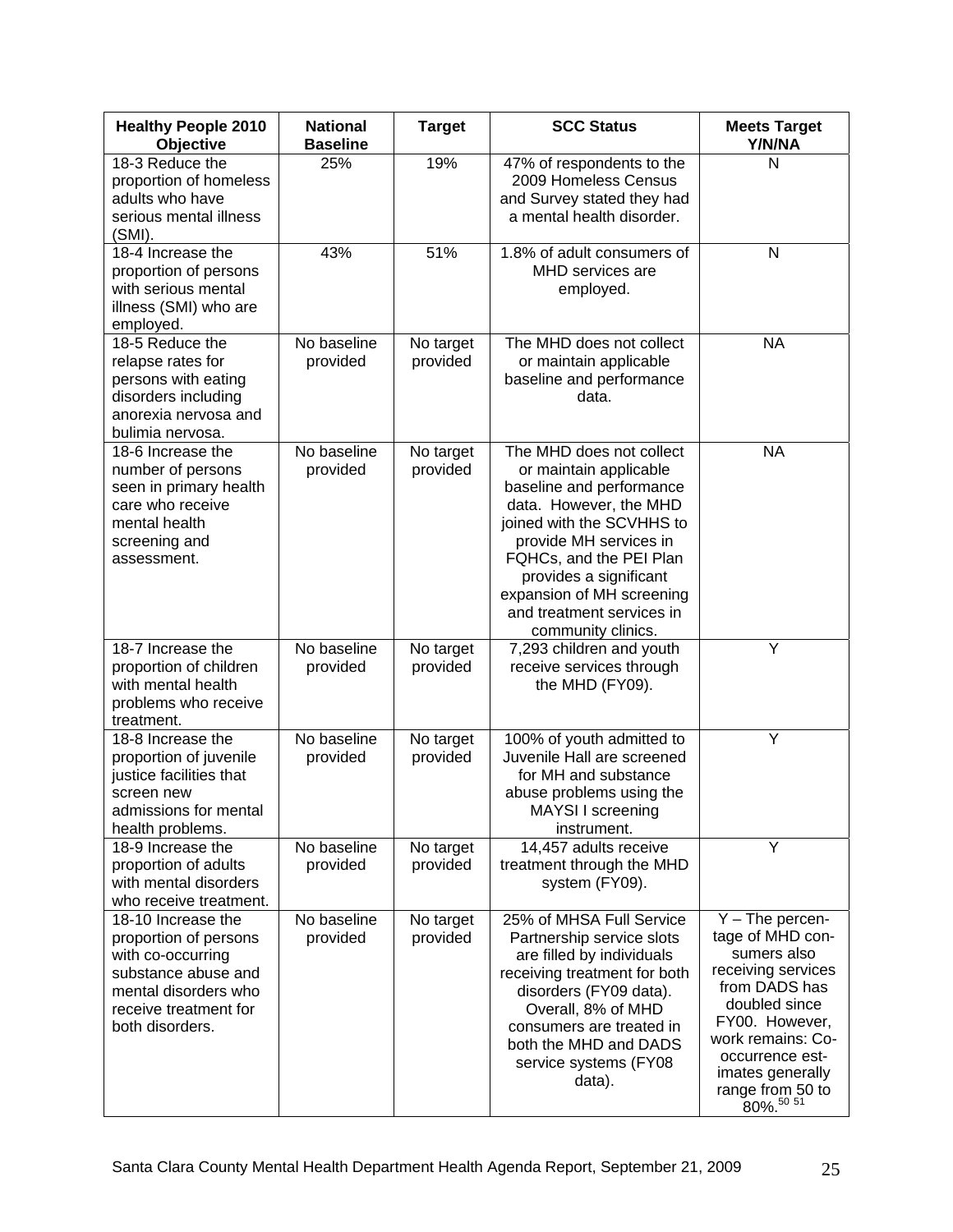| <b>Healthy People 2010</b><br><b>Objective</b>                                                                                                                                                                                                                              | <b>National</b><br><b>Baseline</b>                                          | <b>Target</b>                                   | <b>SCC Status</b>                                                                                                                                                                                                                                                                                                                                                                                                                                                                           | <b>Meets Target</b><br>Y/N/NA |
|-----------------------------------------------------------------------------------------------------------------------------------------------------------------------------------------------------------------------------------------------------------------------------|-----------------------------------------------------------------------------|-------------------------------------------------|---------------------------------------------------------------------------------------------------------------------------------------------------------------------------------------------------------------------------------------------------------------------------------------------------------------------------------------------------------------------------------------------------------------------------------------------------------------------------------------------|-------------------------------|
| 18-11 Increase the<br>proportion of local<br>governments with<br>community-based jail<br>diversion programs for<br>adults with serious<br>mental illness (SMI).                                                                                                             | No baseline<br>provided                                                     | No target<br>provided                           | The MHD does not collect<br>or maintain applicable<br>baseline and performance<br>data. However, the MHD<br>contributes resources to the<br><b>SCC Drug and Mental</b><br>Health Courts as well as<br>the Dependency Drug<br><b>Treatment Court and the</b><br>Family Wellness Court.<br>Through MHSA funding,<br>the MHD retains a Criminal<br><b>Justice Service Coordinator</b><br>and Law Enforcement<br>Liaisons and promotes law<br>enforcement Crisis<br>Intervention Team training. | <b>NA</b>                     |
| 18-12 Increase the<br>number of States and<br>the District of<br>Columbia that track<br>consumers'<br>satisfaction with the<br>mental health services<br>they receive.                                                                                                      | 36 States<br>tracked<br>consumers'<br>satisfaction                          | 50 States<br>and the<br>District of<br>Columbia | The MHD tracks<br>consumers' satisfaction<br>through annual surveys.                                                                                                                                                                                                                                                                                                                                                                                                                        | Y for SCC                     |
| 18-13 Increase the<br>number of States,<br>Territories, and the<br>District of Columbia<br>with an operational<br>mental health plan that<br>addresses cultural<br>competence.                                                                                              | No baseline<br>provided                                                     | No target<br>provided                           | The MHD has a cultural<br>competency plan.                                                                                                                                                                                                                                                                                                                                                                                                                                                  | Y for SCC                     |
| 18-14 Increase the<br>number of States, Ter-<br>ritories, and the<br>District of Columbia<br>with an operational<br>mental health plan that<br>ad-dresses mental<br>health crisis<br>interventions, ongoing<br>screening, and<br>treatment services for<br>elderly persons. | 24 States had<br>plans                                                      | 50 States<br>and the<br>District of<br>Columbia | The MHD has an Older<br>Adults system of care with<br>screening, treatment and<br>crisis intervention services.<br>Older adults also are a<br>specific focus of MHSA<br>CSS and PEI services.                                                                                                                                                                                                                                                                                               | Y for SCC                     |
| 20-9 Increase the<br>proportion of worksites<br>employing 50 or more<br>persons that provide<br>programs to prevent or<br>reduce employee<br>stress.                                                                                                                        | 37% of<br>worksites with<br>50 or more<br>employees<br>provided<br>programs | 50%                                             | Santa Clara's Employee<br>Assistance Program (EAP)<br>is a labor-management<br>sponsored, confidential,<br>professional counseling<br>service for employees and<br>their families.                                                                                                                                                                                                                                                                                                          | Y for SCC<br>government       |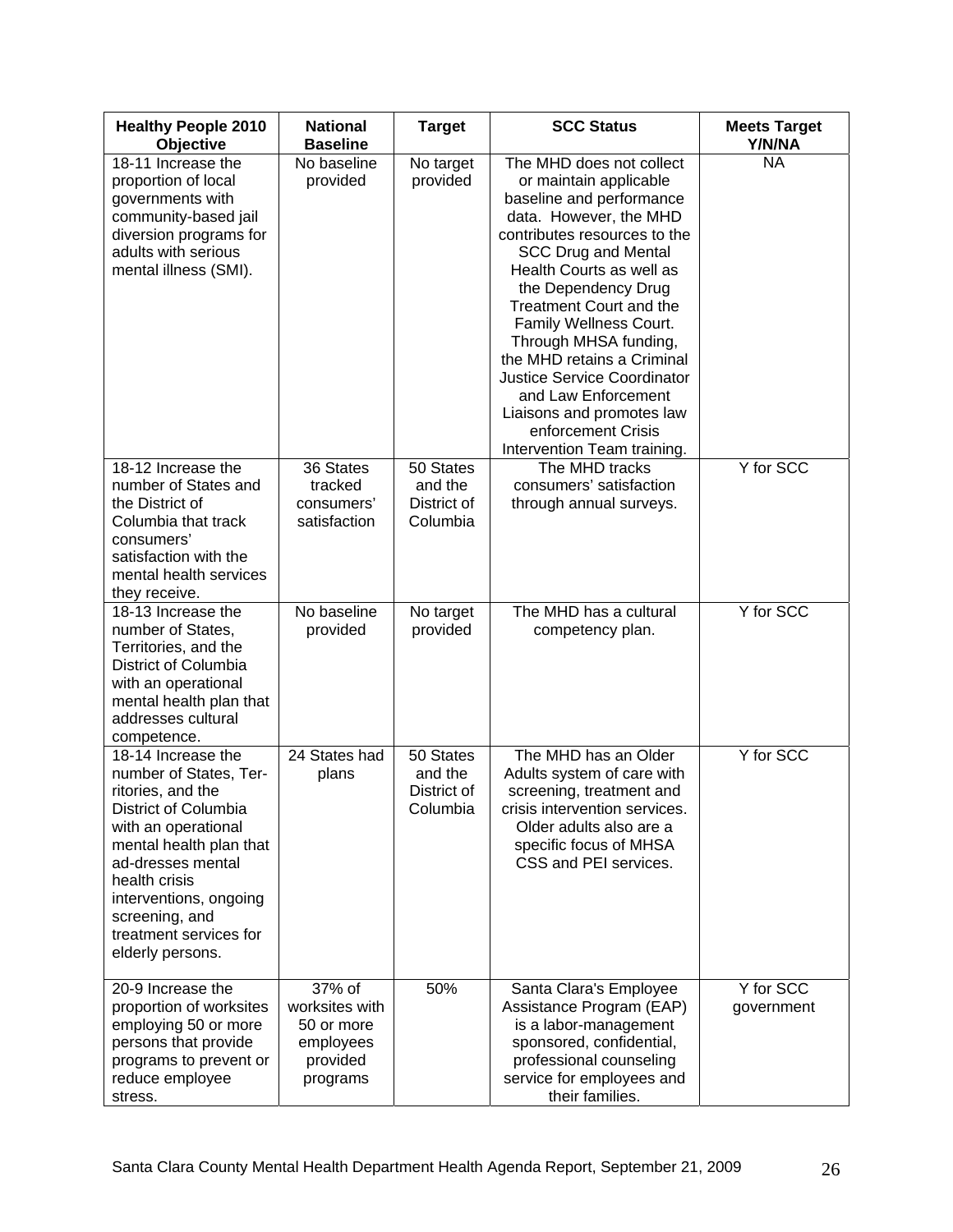#### **References**

 Regier, D.A., Farmer, M.E., Rae, D.S., et al. (1993). One-month prevalence of mental disorders in the United

States and sociodemographic characteristics: The epidemiologic catchment area study. *Acta Psychiatria Scandinavica,* 88, 35-47.

<sup>5</sup> The Impact of Mental Illness on Society. NIH Publication No. 01-4586. Updated: January 01, 2001. http://www.healthieryou.com/impact.html. Retrieved 9/2/09.

<sup>6</sup> Ibid

1

7 ibid

<sup>8</sup> National Alliance on Mental Illness (NAMI), http://www.nami.org/, retrieved 9/9/09

<sup>9</sup> Santa Clara County MHSA CSS Plan. Data Source: California Department of Mental Health prevalence and need estimates, http://www.dmh.ca.gov/Statistics\_and\_Data\_Analysis<br><sup>10</sup> Ray Hodgson, Tina Abbasi, Johanna Clarkson. 1996. Effective mental health promotion. *Health* 

*Education Journal*, 55, 55-74

<sup>11</sup> Community Health Partnership, Inc. System Assessment Report for Prevention and Early Intervention

Programs, commissioned by the Santa Clara County Mental Health Department, 2009 12 Marilyn Elias, *USA Today*, "Mentally ill dies 25 years earlier, on average," 5/3/2007 13 Ibid

 $14$  Ibid

<sup>15</sup> Integrating Publicly Funded Physical and Behavioral Health Services: A Description of Selected Initiative, Final Report. Prepared for The Robert Wood Johnson Foundation by Health Management Associates, February 2007

16 Department of Health and Human Services, Mental Health: A Report of the Surgeon General, 123 (1999)

<sup>17</sup> National Institutes of Mental Health, Blueprint for Change: Research on Child and Adolescent Mental Health (2001)

<sup>18</sup> Psychosis and Young People, Early Psychosis Prevention and Intervention Centre

(EPPIC).http://www.eppic.org, retrieved 9/23/07

<sup>19</sup> Ibid<br><sup>20</sup> Kids in Common 2007 Santa Clara County Children's Report

<sup>21</sup> Santa Clara County Department of Public Health and WestEd. California Healthy Kids Survey 2005-

*<sup>2006</sup>*. 22 Behavioral Risk Factor Survey, Santa Clara County 2004 Chartbook, Santa Clara County Public Health Department, 2004

 $23$  Ibid

<sup>24</sup> Carla Holtzclaw, Code Red Training Associates, Inc. 2008, Every Child Has a Story, Perspectives of Santa Clara County Schools on the Need for Mental Health Prevention and Early Intervention Services.<br><sup>25</sup> Report of the MHSA Stigma and Discrimination Advisory Committee (June 14, 2007) Mental Health

Services Oversight and Accountability Commission <sup>26</sup> Child Welfare League of America, http://www.cwla.org/programs/bhd/mhfacts.htm#FACTSHEETS,

## retrieved 9/25/07

<sup>27</sup> Stephen Hornberger, director of behavioral health for the Child Welfare League of America, "Mental Health Needs of Youth in Foster Care: Challenges and Strategies," The Connection (Winter 2004, Vo. 20, No. 4) Quarterly Magazine of the National Court Appointed Special Advocate (CASA) Association<br><sup>28</sup> Office on Child Abuse and Neglect. U.S. Department of Health and Human Services, Administration for

Children and Families, Child Welfare Information Gateway. (2006). Long-Term Consequences of Child

<sup>&</sup>lt;sup>1</sup> Regier, D.A., Farmer, M.E., Rae, D.S., et al. (1993). One-month prevalence of mental disorders in the **United** 

States and sociodemographic characteristics: The epidemiologic catchment area study. *Acta Psychiatria Scandinavica,* 88, 35-47. 2

World Health Organization's World Health Report 2001

 $3$  Report of the MHSA Stigma and Discrimination Advisory Committee (June 14, 2007) Mental Health Services Oversight and Accountability Commission<br><sup>4</sup> Begier, D.A., Fermer, M.E., Bee, D.S., et al. (1993